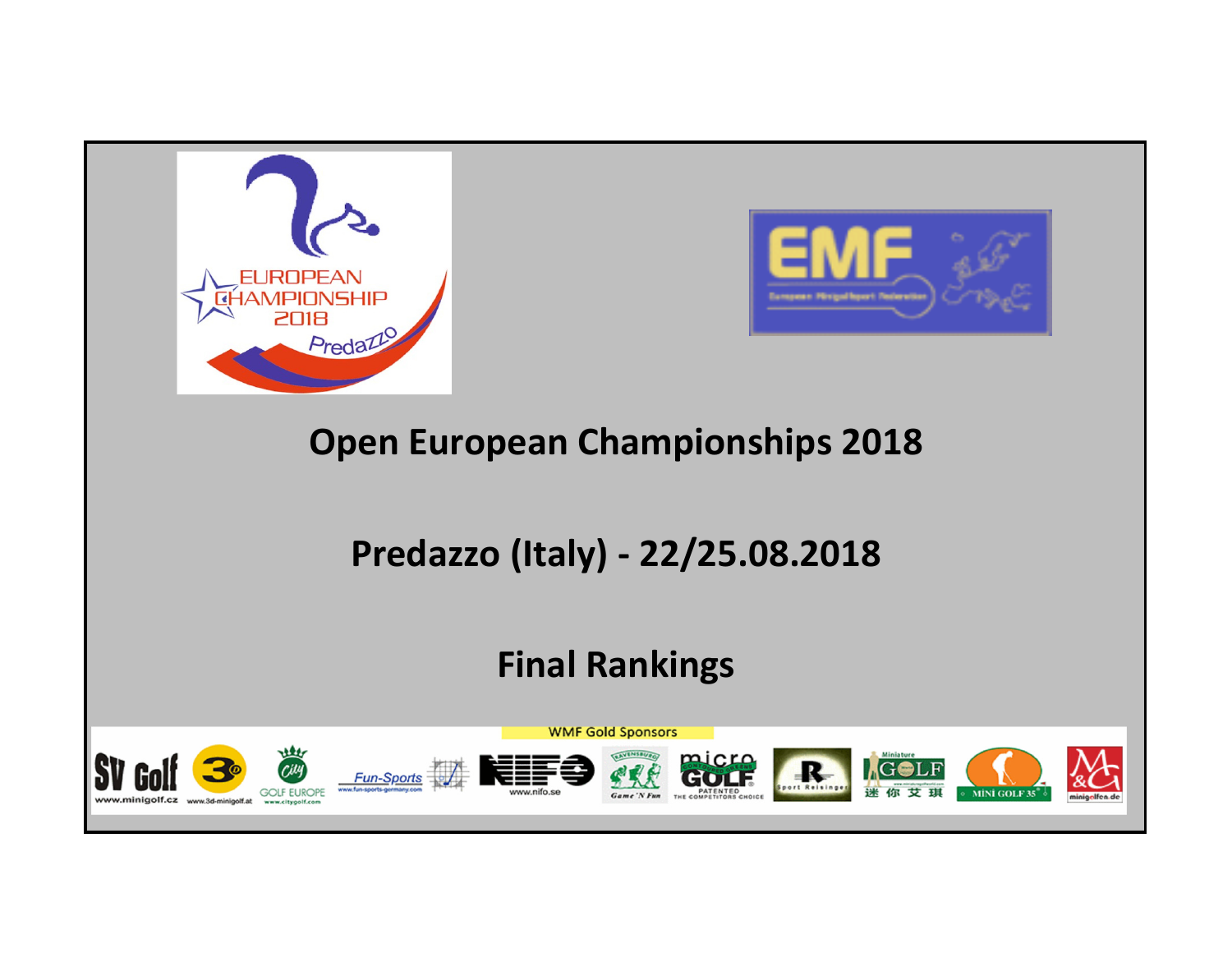

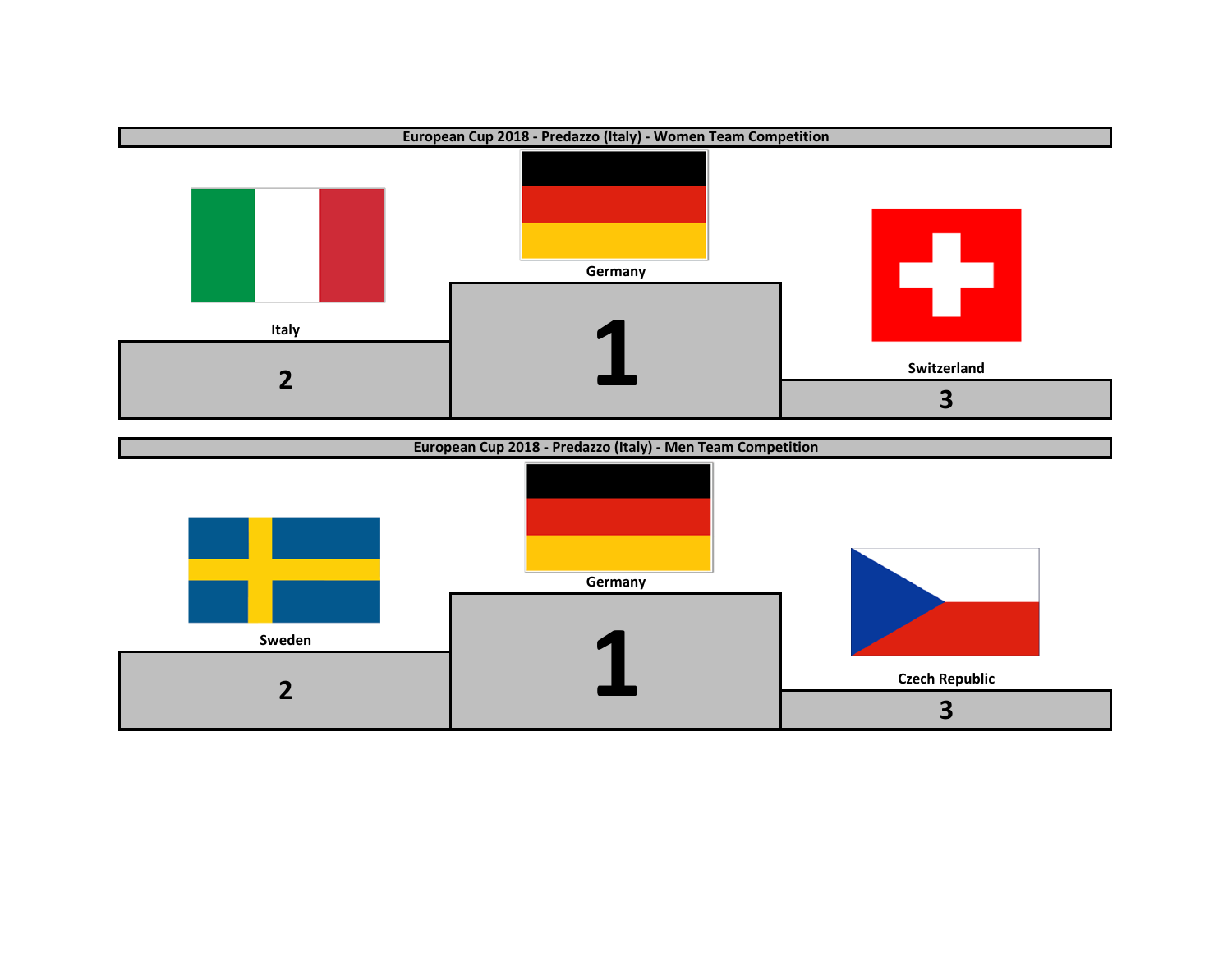

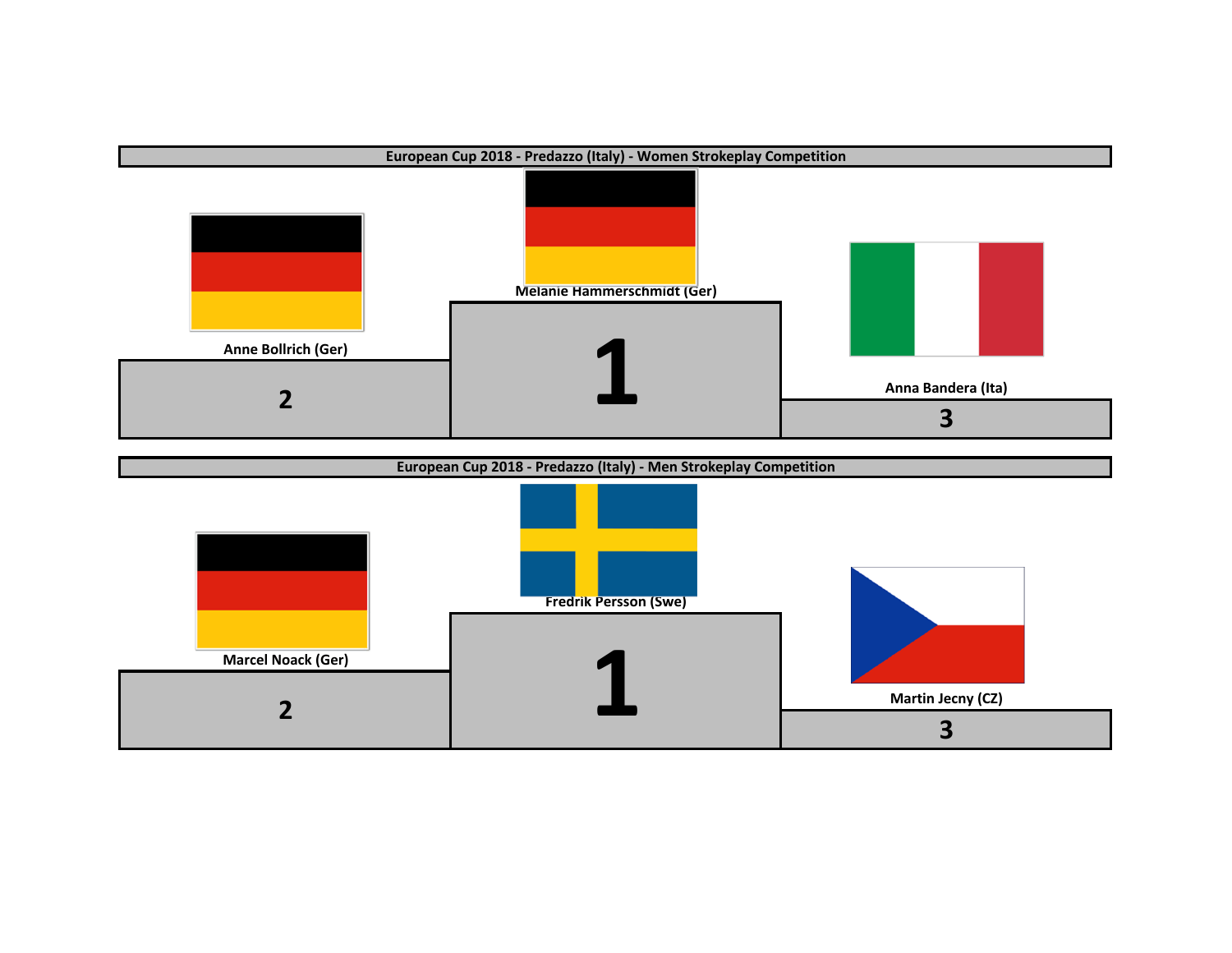

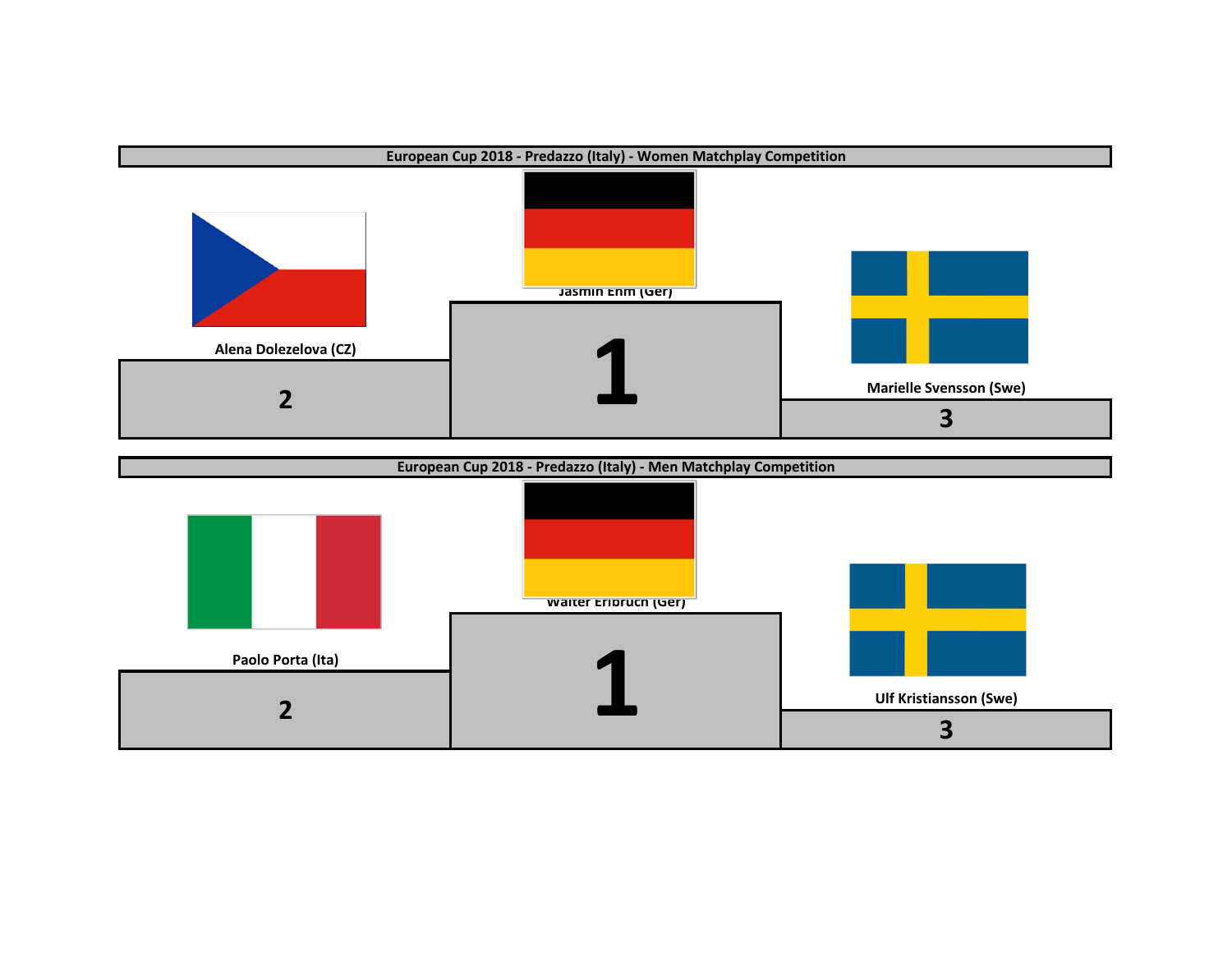## **Tournament Director:**

Ermes Franchini (ITA) – European Sport Director **Jury:** Chairman: Ermes Franchini (ITA) Member: Stefan Gilberg (Swe)

Member: Markus Hofbauer (Aut)

### **Referees:**

Head Referee: Ari Ahrenberg (Fin) Referee: Peter Burri (Swi) Referee: Wil van Disseldorp (NL) Referee: Guenter Schwarz (Ger)

Day1: reported some delays in online scoring update - no special decisions taken. Competition played between 8:00 and 18:20

Day2: regularly started at 8:00 - Suspension due to Thunderstorm and rain at 15:01. End Suspension at 16:05. One practice shot allowed.

Day3: regularly started at 8:00 - Suspension due to Thunderstorm and rain at 14:43. End suspension at 17:45.

tied up for qualification to Matchplay in position 31-32: Qualified W.Erlbruch (Ger) and A.Schneider (CH) - Not qualified E.Prestinari (Ita)

tied up for Women Strokeplay positions 2 and 3: Anne Bollrich (Ger) ranked 2nd and Anna Bandera (Ita) ranked 3rd

coin toss for matchplay positioning: Pinton--> 13 Kapke-->14

coin toss for matchplay positioning: Anderegg--> 23 Smejkal-->24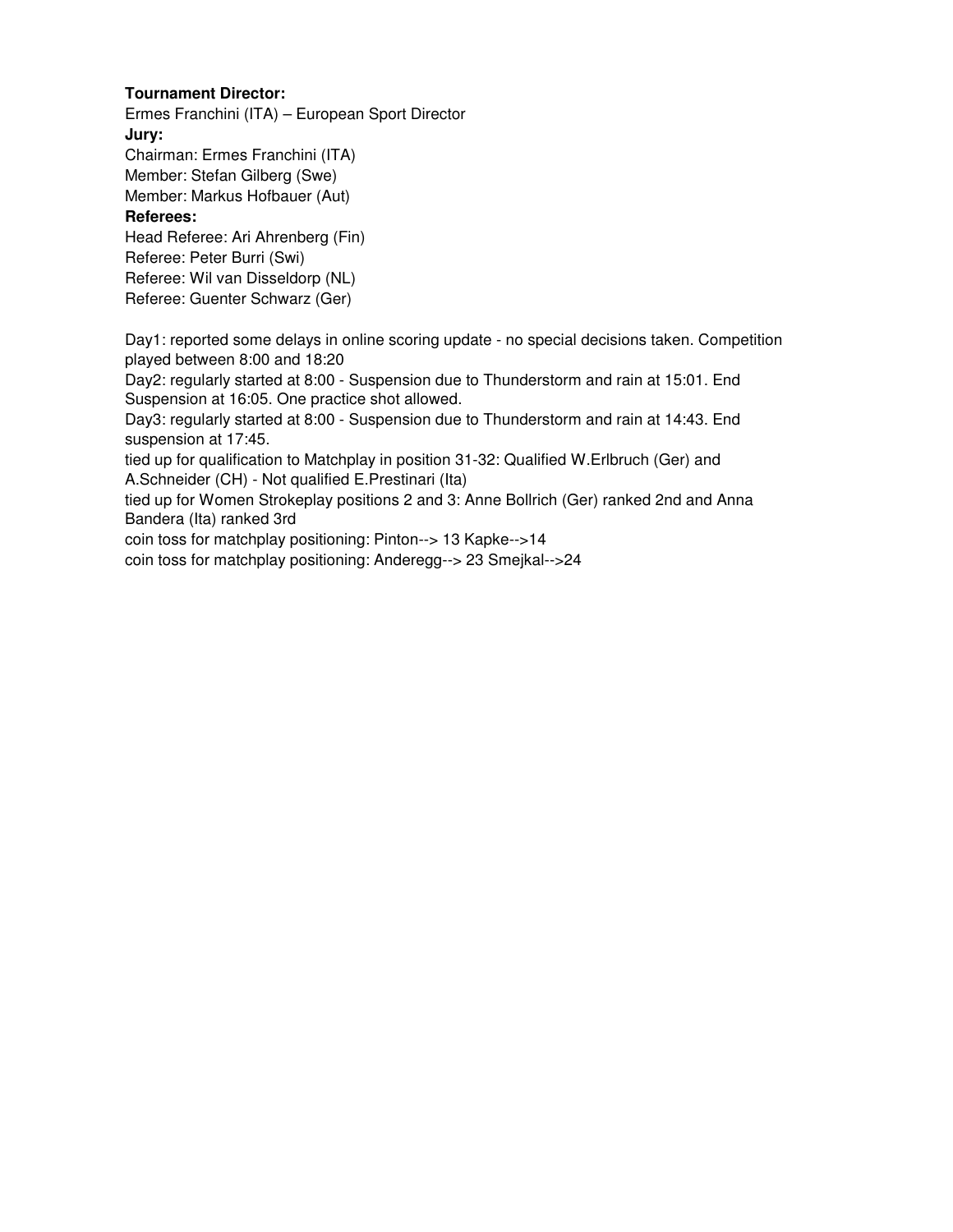#### **Players admonitions:**

#### **Verbal Admonitions:**

180 - Ondrej Skaloud (CZ) - R1-L2 - Time 164 - James Lindstroem (Swe) - R1-L13 - Time 265 - Marcel Noak (Ger) - R1-L13 - Time 266 - Lukas Neumann (Ger) - R1-L2 - Time 188 - Eva Molnarova (CZ) - R1 - L5 - Rules 190 - Alena Dolezelova (CZ) - R2 - L17 - Time 147 - Daniela Pfister (CH) - R2 - L6 - Time 226 Lotta Onikki (Fin) - R2 - L16 - Time 201 Georgy Lazarev (Rus) - R3 - L11 - Time 252 Jaroslav Murin (sk) - R3 - L6 - Time 270 Vanessa Peuker (Ger) - R3 - L12 - Time 161 Dan Trulsson (Swe) - R3 - L16 - Time 101 Alex Lang (Ita) - R 3 - L7 - Time 268 Jasmin Ehm (Ger) - R4 - L15 - Time 167 Sandra Kungsman (Swe) - R4 - L16 - Time 202 Yana Lazareva (Rus) - R5 - L5 - Time 203 Elena Sukonnikova (Rus) - R5 - L7 - Time 125 Alex Jasper (NL) - R5 - L4 - Rules 168 Jasmin Hansson (Swe) - R5 - L7 - Time 106 Emanuele Prestinari (Ita) - R6 - L12 - Time 185 Marek Smejkal (CZ) - R7 - L10 - Unauthorised Coaching 120 Gerco Berentsen (NL) - R8 - L17 - Misbehavior 212 Mickael Petit (Be) - R8 - L13 - Misbehavior 146 Reto Sommer (CH) - R8 - L4 - Time 140 Lars Anderegg (CH) - R10 - L14 - Time 262 Dennis Kapke (Ger) - R10 - L14 - Misbehaviour

## **Admonitions:**

211 Pascal Hansen (Be) - R2 - L18 - Behavior 168 Jasmin Hansson (swe) - R5 - L16 - Time 161 Dan Trulsson (Swe) - R5 - L6 - Time 270 Vanessa Peuker (Ger) - R5 - L15 - Time 123 Roland Klarenbeek (NL) - R6 - L8 - Behavior 268 Jasmin Ehm (Ger) - R7 - L16 - Time 201 Georgy Lazarev 10 - L2 - Time

## **Coaches admonitions:**

**Verbal Admonition:** Patrick Bothmann (Ger) - R8 - L3 - Rules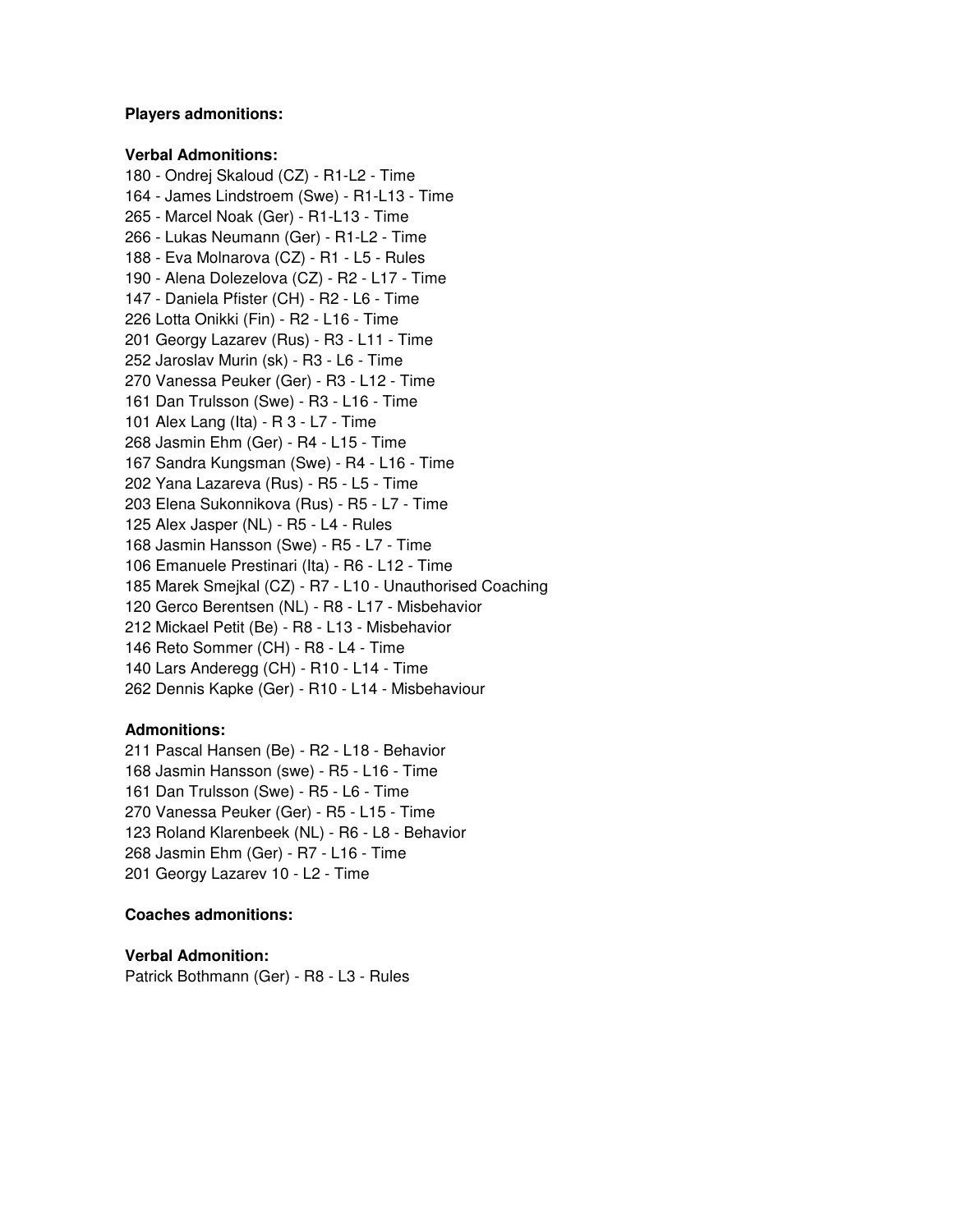## **Substitutions:**

Austria Women team: 238 Elisabeth Gruber OUT after Lane 7 Round 4 --> IN 240 Nadine Juergens Sweden Women Team: 168 Jasmin Hansson OUT after Lane 13 Round 7 --> IN 170 Elisabeth Brandt

**Decisions of the Jury: Day 1:** none **Day 2:**

- Lane 4 concrete has a crack in the entrace (left side) of the obstacle. it has been decided to temporarily continue to play the lane in the situation as it is. During the evening it will be fixed. -Team Competition will continue until the end today (if light and weather will allow), also in case there is a need to play over 19:00

-Written protest of Italy against a decision of a Referee related to the interpretation of a shot of Alex Lang at R8 L17: Jury has decided to REJECT the Protest because the shot of the player has been interpretated by the referee as a bouble hit of the ball, then it has to be counted as a supplementary shot (here is reported a summary of the explanation)

## **Day 3:**

Due to bad weather conditions forecasted for tomorrow the Jury decided: It will be anticipated to today's afternoon the Matchplay Man Round of 32 participants with the aim to allow tomorrow a faster competition. During the day, the situation will be re-discussed according to fast changing weather forecasts.

Due to persistent bad weather conditions it has been decided to do not play the qualification round of the tomorrow Matchplay. At 16:00 there will be a coach meeting to re-evaluate the situation about the completion of the strokeplay finals

Jury+Referees+Coaches Meeting happened and it has been agreed as follows:

- Strokeplay finals: Concrete Round: canceled both for men and women.

- Matchplay: Lanes to be played for all 32+16 players reduced to 12 (6 on concrete:

2,12,14,15,17,18 and 6 on Miniaturgolf: Looping, Sticks, Kidney, Double Waves, Wedge w/tgt window, Straight lane w/tgt window. Lanes has been decided by the Jury)

Strokleplay medal ceremony will be held tomorrow **Day 4:** none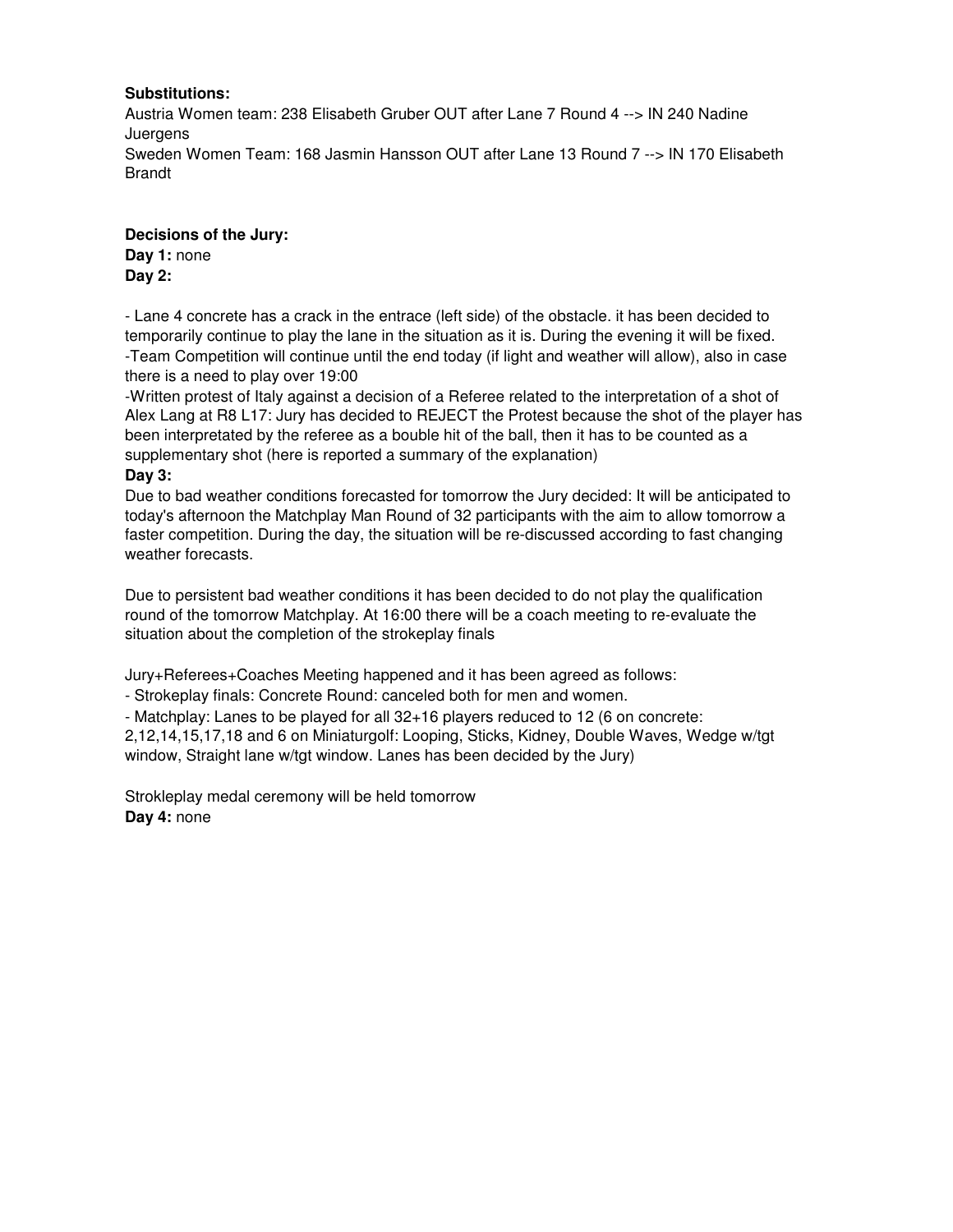| <b>Rank</b>    | #<br>Player             | <b>Nation</b> | C <sub>1</sub> | E2 | C <sub>3</sub> | <b>E4</b> | E <sub>5</sub> | C6 | E7 | C8 | C9 | E10 | E11 | <b>CAvg</b> | <b>EAvg</b> | <b>CSum</b> | <b>ESum</b> | <b>Diff</b> | <b>Total</b> |
|----------------|-------------------------|---------------|----------------|----|----------------|-----------|----------------|----|----|----|----|-----|-----|-------------|-------------|-------------|-------------|-------------|--------------|
| 1              | 160 Fredrik Persson     | <b>SWE</b>    | 26             | 20 | 30             | 21        | 21             | 25 | 19 | 28 | 25 | 19  | 21  | 26,8        | 20,2        | 134         | 121         | 7           | 255          |
| $\overline{2}$ | 265 Marcel Noack        | <b>GER</b>    | 27             | 19 | 28             | 21        | 21             | 27 | 19 | 30 | 25 | 22  | 20  | 27,4        | 20,3        | 137         | 122         | 8           | 259          |
| 3              | 182 Martin Jecny        | <b>CZE</b>    | 27             | 20 | 31             | 21        | 20             | 25 | 22 | 27 | 27 | 19  | 24  | 27,4        | 21          | 137         | 126         | 11          | 263          |
| 4              | 266 Lukas Neumann       | <b>GER</b>    | 28             | 22 | 29             | 21        | 22             | 29 | 19 | 32 | 24 | 19  | 21  | 28,4        | 20,7        | 142         | 124         | 11          | <b>266</b>   |
| 5              | 183 Zdeněk Majkus       | <b>CZE</b>    | 34             | 20 | 26             | 18        | 18             | 27 | 24 | 27 | 31 | 21  | 20  | 29          | 20,2        | 145         | 121         | 14          | <b>266</b>   |
| 6              | 143 Daniel Moser        | SUI           | 31             | 21 | 30             | 20        | 21             | 26 | 21 | 28 | 28 | 19  | 22  | 28,6        | 20,7        | 143         | 124         | 8           | 267          |
| 7              | 184 Marián Strasko      | <b>CZE</b>    | 28             | 21 | 30             | 19        | 22             | 32 | 18 | 28 | 29 | 19  | 22  | 29,4        | 20,2        | 147         | 121         | 8           | 268          |
| 8              | 264 Sebastian Piekorz   | <b>GER</b>    | 28             | 22 | 32             | 19        | 23             | 28 | 19 | 28 | 26 | 20  | 23  | 28,4        | 21          | 142         | 126         | 10          | 268          |
| 9              | 261 Alexander Geist     | <b>GER</b>    | 27             | 20 | 31             | 20        | 19             | 32 | 18 | 28 | 32 | 23  | 19  | 30          | 19,8        | 150         | 119         | 10          | 269          |
| 10             | 262 Dennis Kapke        | <b>GER</b>    | 33             | 20 | 32             | 21        | 19             | 26 | 21 | 29 | 32 | 20  | 18  | 30,4        | 19,8        | 152         | 119         | 10          | 271          |
| 11             | 142 Omar Maggi          | <b>SUI</b>    | 33             | 23 | 26             | 22        | 19             | 32 | 19 | 26 | 31 | 19  | 21  | 29,6        | 20,5        | 148         | 123         | 11          | 271          |
| 12             | 100 Rudy Giroldini      | ITA.          | 32             | 23 | 29             | 19        | 23             | 30 | 20 | 26 | 28 | 23  | 19  | 29          | 21,2        | 145         | 127         | 10          | 272          |
| 13             | 105 Paolo Porta         | <b>ITA</b>    | 34             | 23 | 29             | 20        | 21             | 30 | 21 | 26 | 30 | 19  | 20  | 29,8        | 20,7        | 149         | 124         | 12          | 273          |
| 14             | 263 Sebastian Heine     | <b>GER</b>    | 30             | 22 | 34             | 22        | 19             | 29 | 23 | 26 | 28 | 19  | 21  | 29,4        | 21          | 147         | 126         | 12          | 273          |
| 15             | 161 Dan Trulsson        | <b>SWE</b>    | 31             | 21 | 30             | 21        | 22             | 25 | 20 | 30 | 29 | 23  | 22  | 29          | 21,5        | 145         | 129         | q           | 274          |
| 16             | 104 Cristian Pinton     | <b>ITA</b>    | 30             | 22 | 27             | 23        | 25             | 28 | 22 | 30 | 25 | 21  | 21  | 28          | 22,3        | 140         | 134         | 9           | 274          |
| 17             | 230 Bernd Gaida         | <b>AUT</b>    | 29             | 23 | 27             | 23        | 21             | 30 | 21 | 25 | 26 | 29  |     | 27,4        | 23,4        | 137         | 117         | 13          | 254          |
| 18             | 125 Alex Jasper         | <b>NED</b>    | 30             | 20 | 32             | 22        | 24             | 29 | 21 | 28 | 29 | 20  |     | 29,6        | 21,4        | 148         | 107         | 8           | 255          |
| 19             | 164 James Lindström     | <b>SWE</b>    | 32             | 22 | 32             | 23        | 20             | 29 | 19 | 27 | 31 | 20  |     | 30,2        | 20,8        | 151         | 104         | 9           | 255          |
| 20             | 165 Eirik Seljelid      | <b>SWE</b>    | 29             | 22 | 28             | 22        | 25             | 32 | 19 | 27 | 30 | 21  |     | 29,2        | 21,8        | 146         | 109         | 11          | <b>255</b>   |
| 21             | 146 Reto Sommer         | SUI           | 25             | 21 | 28             | 23        | 22             | 32 | 25 | 28 | 31 | 20  |     | 28,8        | 22,2        | 144         | 111         | 12          | 255          |
| 22             | 144 Michel Pfister      | <b>SUI</b>    | 31             | 21 | 33             | 22        | 20             | 28 | 22 | 27 | 30 | 22  |     | 29,8        | 21,4        | 149         | 107         | 8           | 256          |
| 23             | 140 Lars Anderegg       | <b>SUI</b>    | 26             | 21 | 31             | 24        | 19             | 30 | 24 | 29 | 30 | 22  |     | 29,2        | 22          | 146         | 110         | 10          | 256          |
| 23             | 185 Marek Smejkal       | <b>CZE</b>    | 30             | 22 | 32             | 23        | 23             | 31 | 19 | 26 | 29 | 21  |     | 29,6        | 21,6        | 148         | 108         | 10          | <b>256</b>   |
| 25             | 235 Rupert Westenthaler | <b>AUT</b>    | 31             | 24 | 29             | 20        | 25             | 30 | 22 | 29 | 27 | 19  |     | 29,2        | 22          | 146         | 110         | 10          | 256          |
| 26             | 234 Thomas Lottermoser  | <b>AUT</b>    | 33             | 22 | 29             | 22        | 21             | 28 | 23 | 28 | 30 | 21  |     | 29,6        | 21,8        | 148         | 109         | 7           | 257          |
| 27             | 222 Aki Sillman         | <b>FIN</b>    | 31             | 22 | 33             | 21        | 22             | 28 | 20 | 30 | 28 | 22  |     | 30          | 21,4        | 150         | 107         | 7           | 257          |
| 28             | 181 Karel Molnár        | <b>CZE</b>    | 31             | 23 | 29             | 23        | 22             | 33 | 21 | 29 | 25 | 21  |     | 29,4        | 22          | 147         | 110         | 10          | 257          |
| 29             | 163 Ulf Kristiansson    | <b>SWE</b>    | 28             | 24 | 27             | 21        | 20             | 29 | 21 | 30 | 33 | 24  |     | 29,4        | 22          | 147         | 110         | 10          | 257          |
| 30             | 232 Christian Gobetz    | <b>AUT</b>    | 29             | 25 | 26             | 22        | 20             | 30 | 24 | 29 | 32 | 20  |     | 29,2        | 22,2        | 146         | 111         | 11          | 257          |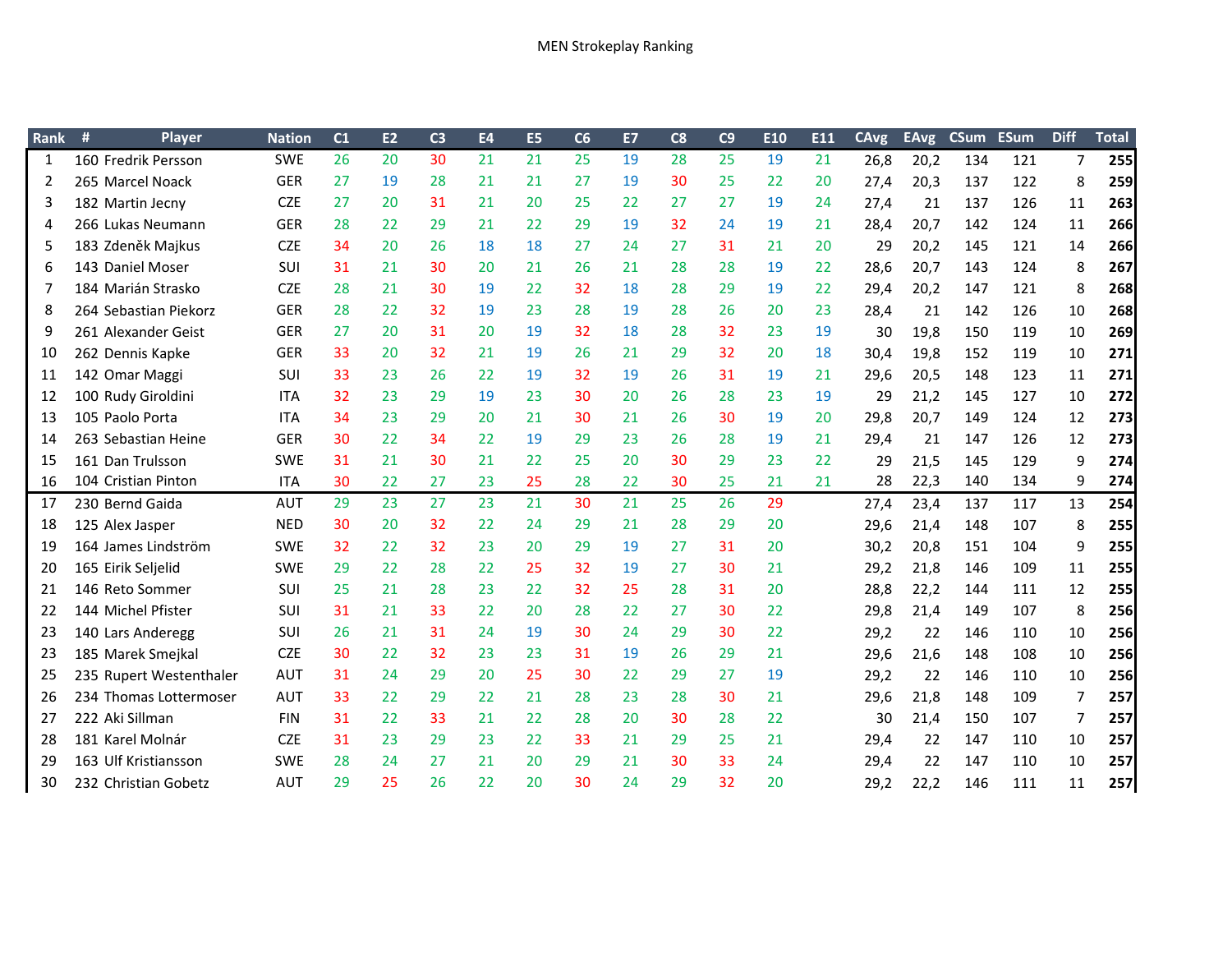| <b>Rank</b> | Player                  | <b>Nation</b> | C <sub>1</sub> | E2 | C <sub>3</sub> | <b>E4</b> | E <sub>5</sub> | C6 | E7 | C8 | C9 | E10 | E11 | <b>CAvg</b> | <b>EAvg</b> | <b>CSum</b> | <b>ESum</b> | <b>Diff</b>    | <b>Total</b> |
|-------------|-------------------------|---------------|----------------|----|----------------|-----------|----------------|----|----|----|----|-----|-----|-------------|-------------|-------------|-------------|----------------|--------------|
| 31          | 260 Walter Erlbruch     | <b>GER</b>    | 30             | 23 | 28             | 20        | 25             | 32 | 24 | 26 | 27 | 23  |     | 28,6        | 23          | 143         | 115         | 11             | 258          |
| 32          | 145 Andreas Schneider   | SUI           | 30             | 25 | 32             | 23        | 22             | 31 | 21 | 28 | 26 | 20  |     | 29,4        | 22,2        | 147         | 111         | 11             | 258          |
| 33          | 106 Emanuele Prestinari | <b>ITA</b>    | 27             | 21 | 29             | 23        | 28             | 29 | 20 | 32 | 27 | 22  |     | 28,8        | 22,8        | 144         | 114         | 13             | 258          |
| 34          | 231 Mario Dangl         | <b>AUT</b>    | 30             | 21 | 30             | 19        | 24             | 29 | 23 | 31 | 30 | 22  |     | 30          | 21,8        | 150         | 109         | 7              | 259          |
| 35          | 233 Fabian Spies        | <b>AUT</b>    | 28             | 25 | 29             | 22        | 24             | 30 | 23 | 30 | 28 | 20  |     | 29          | 22,8        | 145         | 114         | 7              | 259          |
| 36          | 103 Andrea Montomoli    | <b>ITA</b>    | 32             | 18 | 28             | 23        | 24             | 32 | 20 | 28 | 31 | 23  |     | 30,2        | 21,6        | 151         | 108         | 10             | 259          |
| 37          | 122 René Bos            | <b>NED</b>    | 31             | 19 | 30             | 22        | 24             | 28 | 19 | 33 | 33 | 21  |     | 31          | 21          | 155         | 105         | 10             | 260          |
| 38          | 280 Vincent Huus        | <b>DEN</b>    | 28             | 26 | 29             | 21        | 22             | 29 | 26 | 29 | 27 | 25  |     | 28,4        | 24          | 142         | 120         | $\overline{7}$ | 262          |
| 39          | 236 Daniel Krof         | <b>AUT</b>    | 34             | 20 | 30             | 25        | 20             | 29 | 21 | 30 | 31 | 22  |     | 30,8        | 21,6        | 154         | 108         | 10             | 262          |
| 40          | 221 Marko Nuotio        | <b>FIN</b>    | 29             | 24 | 25             | 22        | 22             | 33 | 25 | 30 | 27 | 25  |     | 28,8        | 23,6        | 144         | 118         | 11             | 262          |
| 41          | 180 Ondrej Skaloud      | <b>CZE</b>    | 29             | 23 | 30             | 23        | 23             | 31 | 22 | 30 | 32 | 21  |     | 30,4        | 22,4        | 152         | 112         | 5              | 264          |
| 42          | 102 Lorenzo Levis       | <b>ITA</b>    | 30             | 23 | 33             | 24        | 22             | 29 | 22 | 30 | 30 | 21  |     | 30,4        | 22,4        | 152         | 112         | 7              | 264          |
| 43          | 162 Patrik Jönsson      | <b>SWE</b>    | 28             | 21 | 31             | 25        | 21             | 28 | 20 | 32 | 35 | 23  |     | 30,8        | 22          | 154         | 110         | 12             | 264          |
| 44          | 252 Jaroslav Murín      | <b>SVK</b>    | 26             | 22 | 33             | 21        | 26             | 31 | 23 | 34 | 28 | 20  |     | 30,4        | 22,4        | 152         | 112         | 14             | 264          |
| 45          | 166 Torgny Kjellström   | <b>SWE</b>    | 28             | 21 | 31             | 23        | 23             | 32 | 23 | 27 | 33 | 24  |     | 30,2        | 22,8        | 151         | 114         | 9              | 265          |
| 46          | 123 Roland Klarenbeek   | <b>NED</b>    | 29             | 21 | 31             | 22        | 22             | 36 | 19 | 35 | 29 | 21  |     | 32          | 21          | 160         | 105         | 10             | 265          |
| 47          | 212 Mickael Petit       | <b>BEL</b>    | 34             | 21 | 35             | 23        | 23             | 31 | 20 | 30 | 25 | 23  |     | 31          | 22          | 155         | 110         | 13             | 265          |
| 48          | 255 Igor Qualich        | <b>SVK</b>    | 29             | 22 | 36             | 21        | 20             | 30 | 22 | 32 | 31 | 23  |     | 31,6        | 21,6        | 158         | 108         | 10             | 266          |
| 49          | 200 Igor Pantelimonov   | <b>RUS</b>    | 32             | 21 | 31             | 21        | 23             | 29 | 23 | 32 | 33 | 22  |     | 31,4        | 22          | 157         | 110         | 6              | 267          |
| 50          | 220 Petri Lönngren      | <b>FIN</b>    | 37             | 25 | 28             | 25        | 22             | 29 | 22 | 29 | 28 | 22  |     | 30,2        | 23,2        | 151         | 116         | 12             | 267          |
| 51          | 141 Kai Lödding         | <b>SUI</b>    | 36             | 25 | 31             | 24        | 22             | 29 | 22 | 29 | 26 | 23  |     | 30,2        | 23,2        | 151         | 116         | 13             | 267          |
| 52          | 186 Michal Říha         | <b>CZE</b>    | 31             | 23 | 32             | 22        | 21             | 29 | 24 | 32 | 31 | 23  |     | 31          | 22,6        | 155         | 113         | 6              | 268          |
| 53          | 253 Maros Jágersky      | <b>SVK</b>    | 30             | 22 | 35             | 23        | 23             | 31 | 22 | 30 | 34 | 19  |     | 32          | 21,8        | 160         | 109         | 9              | 269          |
| 54          | 256 Marián Havlík       | <b>SVK</b>    | 32             | 25 | 29             | 25        | 25             | 31 | 21 | 32 | 30 | 20  |     | 30,8        | 23,2        | 154         | 116         | 8              | 270          |
| 55          | 124 Youri Bottenberg    | <b>NED</b>    | 30             | 22 | 33             | 24        | 22             | 31 | 26 | 28 | 31 | 23  |     | 30,6        | 23,4        | 153         | 117         | 9              | 270          |
| 56          | 101 Alexander Lang      | <b>ITA</b>    | 32             | 23 | 32             | 22        | 23             | 26 | 21 | 33 | 34 | 24  |     | 31,4        | 22,6        | 157         | 113         | 11             | 270          |
| 57          | 201 Georgy Lazarev      | <b>RUS</b>    | 31             | 25 | 35             | 21        | 21             | 33 | 22 | 30 | 32 | 21  |     | 32,2        | 22          | 161         | 110         | 9              | 271          |
| 58          | 211 Pascal Hansen       | <b>BEL</b>    | 34             | 25 | 29             | 22        | 26             | 30 | 23 | 32 | 31 | 22  |     | 31,2        | 23,6        | 156         | 118         | 9              | 274          |
| 59          | 251 Miroslav Čibík      | <b>SVK</b>    | 33             | 23 | 29             | 25        | 19             | 35 | 21 | 35 | 32 | 22  |     | 32,8        | 22          | 164         | 110         | 12             | 274          |
| 60          | 213 Jean-Luc Nihoul     | <b>BEL</b>    | 32             | 26 | 28             | 26        | 26             | 31 | 22 | 30 | 31 | 24  |     | 30,4        | 24,8        | 152         | 124         | 8              | 276          |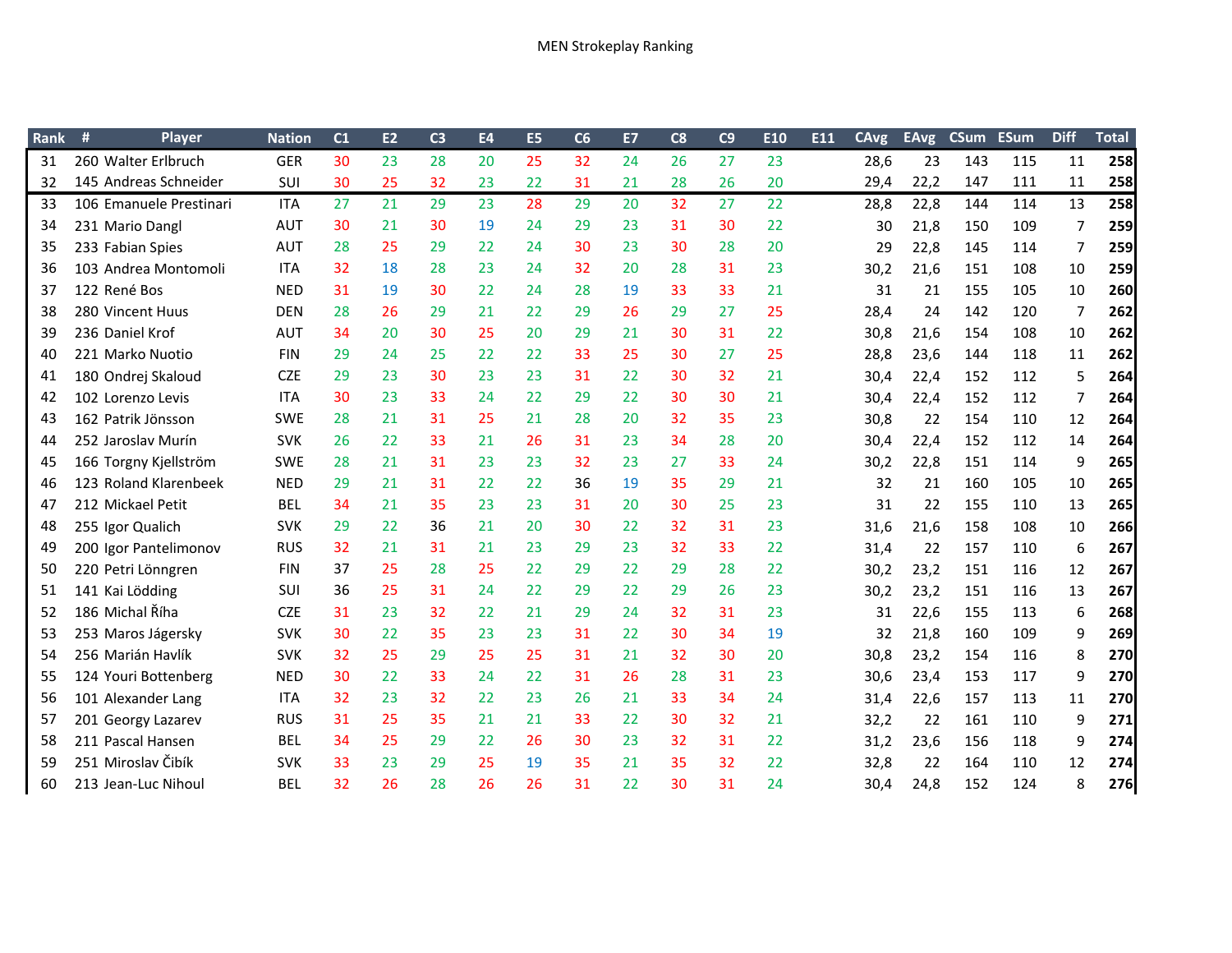| Rank # | <b>Player</b>           | <b>Nation</b> | C <sub>1</sub> | E <sub>2</sub> | C <sub>3</sub> | E4 | E <sub>5</sub> | C6 | <b>E7</b> | C8  | C9 | E <sub>10</sub> | E11 | CAvg |      | <b>EAvg CSum ESum</b> |     | <b>Diff</b> | Total      |
|--------|-------------------------|---------------|----------------|----------------|----------------|----|----------------|----|-----------|-----|----|-----------------|-----|------|------|-----------------------|-----|-------------|------------|
| 61     | 120 Gerco Berentsen     | NED           | 28             | 23             | 32             | 23 | 28             | 28 | 24        | 31  | 40 | 22              |     | 31,8 | 24   | 159                   | 120 | 18          | <b>279</b> |
| 62     | 250 Ján Tolarovič       | SVK           | 32             | 25             | 34             | 27 | 22             | 32 | 22        | 31  | 33 | -22             |     | 32,4 | 23,6 | 162                   | 118 | 8           | <b>280</b> |
| 63     | 121 Rick Peeters        | NED           | 33             | 29             | 29             | 23 | 31             | 30 | 19        | 33  | 33 | 26              |     | 31.6 | 25,6 | 158                   | 128 | 16          | <b>286</b> |
| 64     | 215 Stefan Maes         | BEL           | 32             | 26             | 36             | 23 | 28             | 32 | 25        | -33 | 29 | -23             |     | 32.4 | 25   | 162                   | 125 | 12          | <b>287</b> |
| 65     | 223 Aapo Siurola        | <b>FIN</b>    | 33             | 24             | 36             | 25 | 24             | 35 | 25        | 30  | 32 | 24              |     | 33.2 | 24,4 | 166                   | 122 |             | <b>288</b> |
| 66     | 254 Ľubomír Zontág      | <b>SVK</b>    | 34             | 25             | 33             | 24 | 25             | 32 | 21        | 38  | 34 | 23              |     | 34.2 | 23.6 | 171                   | 118 | 10          | <b>289</b> |
| 67     | 126 Jan Egbert Hooijsma | NED           | 38             | 25             | 31             | 25 | 30             | 31 | 28        | 35  | 29 | 24              |     | 32.8 | 26.4 | 164                   | 132 | 15          | <b>296</b> |
| 68     | 214 Michael Mockel      | BEL           | 40             | 27             | 40             | 24 | 23             | 31 | 29        | 31  | 29 | 25              |     | 34.2 | 25,6 | 171                   | 128 | 17          | <b>299</b> |
| 69     | 210 Pascal de Roeck     | <b>BEI</b>    | 32             | 23             | 33             | 22 | 27             | 35 | 29        | 34  | 36 | 32              |     | 34   | 26,6 | 170                   | 133 | 14          | <b>303</b> |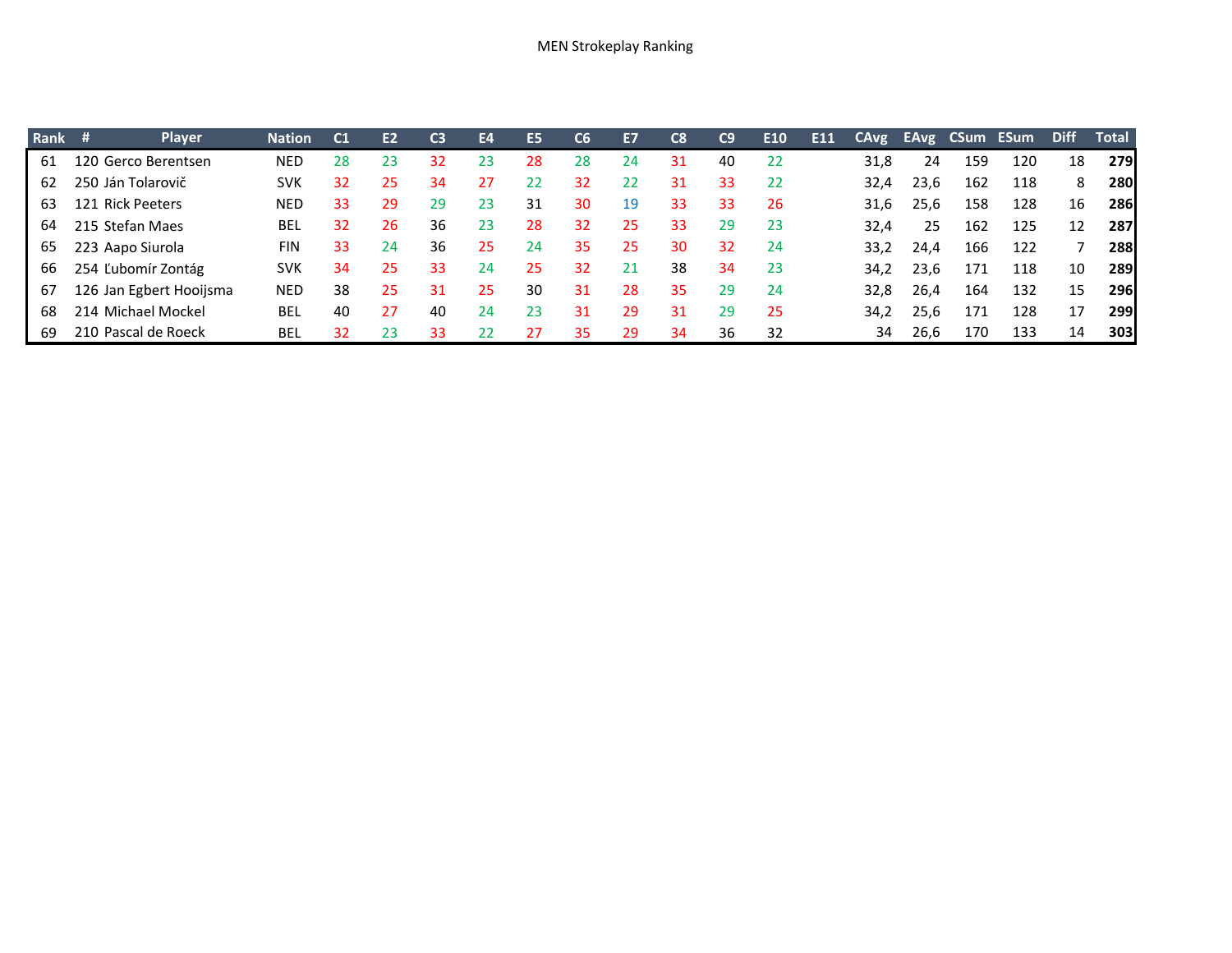| Rank | Ħ<br><b>Player</b>                | <b>Nation</b> | E <sub>1</sub> | C <sub>2</sub> | E <sub>3</sub> | C <sub>4</sub> | C <sub>5</sub> | <b>E6</b> | C <sub>7</sub> | E <sub>8</sub> | E8 | C10 | E11 | <b>CAvg</b> | <b>EAvg</b> | <b>CSum</b> | <b>ESum</b> | <b>Diff</b> | <b>Total</b> |
|------|-----------------------------------|---------------|----------------|----------------|----------------|----------------|----------------|-----------|----------------|----------------|----|-----|-----|-------------|-------------|-------------|-------------|-------------|--------------|
|      | 1 269 Melanie Hammerschmidt       | <b>GER</b>    | 20             | 26             | 22             | 30             | 32             | 20        | 29             | 22             | 20 | 30  | 20  | 29,4        | 20,7        | 147         | 124         | 8           | 271          |
|      | 2 267 Anne Bollrich               | <b>GER</b>    | 22             | 30             | 25             | 29             | 33             | 20        | 27             | 18             | 22 | 25  | 22  | 28,8        | 21,5        | 144         | 129         | 15          | 273          |
|      | 3 107 Anna Bandera                | <b>ITA</b>    | 22             | 28             | 20             | 28             | 28             | 23        | 27             | 21             | 25 | 29  | 22  | 28          | 22,2        | 140         | 133         | 7           | 273          |
|      | 4 148 Yvonne Trachsel             | SUI           | 23             | 29             | 24             | 28             | 28             | 23        | 29             | 22             | 21 | 26  | 24  | 28          | 22,8        | 140         | 137         | 6           | 277          |
|      | 169 Marielle Svensson             | <b>SWE</b>    | 24             | 30             | 19             | 33             | 28             | 21        | 27             | 22             | 25 | 30  | 22  | 29,6        | 22,2        | 148         | 133         | 12          | 281          |
|      | 6 110 Paola Tecchio               | <b>ITA</b>    | 20             | 36             | 22             | 30             | 28             | 19        | 30             | 24             | 23 | 26  | 23  | 30          | 21,8        | 150         | 131         | 15          | 281          |
|      | <b>Birgit Wagenhofer</b><br>7 237 | <b>AUT</b>    | 20             | 30             | 20             | 29             | 27             | 25        | 30             | 24             | 24 | 32  | 22  | 29,6        | 22,5        | 148         | 135         | 10          | 283          |
| 8    | 268 Jasmin Ehm                    | <b>GER</b>    | 25             | 28             | 25             | 36             | 30             | 23        | 26             | 21             | 22 | 28  | 21  | 29,6        | 22,8        | 148         | 137         | 14          | 285          |
| 9    | 270 Vanessa Peuker                | <b>GER</b>    | 25             | 29             | 22             | 29             | 31             | 23        | 30             | 22             | 21 | 31  | 24  | 30          | 22,8        | 150         | 137         | 6           | 287          |
|      | 10 149 Esther Wicki               | SUI           | 24             | 29             | 26             | 31             | 27             | 22        | 31             | 25             | 23 | 26  | 25  | 28,8        | 24,2        | 144         | 145         | 9           | 289          |
|      | 11 240 Nadine Jürgens             | <b>AUT</b>    | 28             | 31             | 20             | 30             | 28             | 21        | 32             | 22             | 25 | 28  |     | 29,8        | 23,2        | 149         | 116         | 12          | 265          |
|      | 12 167 Sandra Kungsman            | <b>SWE</b>    | 28             | 28             | 20             | 33             | 33             | 24        | 29             | 22             | 22 | 28  |     | 30,2        | 23,2        | 151         | 116         | 13          | 267          |
|      | 13 239 Karin Heschl               | <b>AUT</b>    | 24             | 30             | 20             | 29             | 34             | 24        | 34             | 21             | 25 | 27  |     | 30,8        | 22,8        | 154         | 114         | 12          | 268          |
|      | 14 168 Jasmin Hansson             | <b>SWE</b>    | 25             | 33             | 23             | 31             | 31             | 25        | 32             | 20             | 20 | 30  |     | 31,4        | 22,6        | 157         | 113         | 8           | 270          |
|      | 15 150 Maja Wicki                 | SUI           | 23             | 31             | 23             | 30             | 35             | 23        | 30             | 24             | 20 | 32  |     | 31,6        | 22,6        | 158         | 113         | 9           | 271          |
|      | 16 190 Alena Dolezelová           | <b>CZE</b>    | 23             | 32             | 21             | 31             | 30             | 23        | 30             | 25             | 25 | 32  |     | 31          | 23,4        | 155         | 117         | 6           | 272          |
|      | 17 187 Lucie Pavelková            | <b>CZE</b>    | 28             | 33             | 22             | 31             | 32             | 23        | 30             | 25             | 22 | 27  |     | 30,6        | 24          | 153         | 120         | 12          | 273          |
| 18   | 109 Antonella Flamini             | <b>ITA</b>    | 24             | 35             | 22             | 34             | 28             | 27        | 32             | 20             | 25 | 29  |     | 31,6        | 23,6        | 158         | 118         | 14          | 276          |
| 19   | 216 Greta Janssens                | <b>BEL</b>    | 23             | 32             | 27             | 31             | 38             | 21        | 31             | 20             | 23 | 31  |     | 32,6        | 22,8        | 163         | 114         | 14          | 277          |
| 20   | 108 Silvia Bandera                | <b>ITA</b>    | 33             | 32             | 28             | 27             | 33             | 22        | 28             | 23             | 23 | 28  |     | 29,6        | 25,8        | 148         | 129         | 17          | 277          |
| 21   | 147 Daniela Pfister               | SUI           | 27             | 35             | 22             | 27             | 29             | 25        | 33             | 27             | 24 | 30  |     | 30,8        | 25          | 154         | 125         | 13          | 279          |
|      | 22 238 Elisabeth Gruber           | <b>AUT</b>    | 26             | 32             | 29             | 35             | 31             | 19        | 31             | 19             | 26 | 31  |     | 32          | 23,8        | 160         | 119         | 14          | 279          |
|      | 23 188 Eva Molnárová              | <b>CZE</b>    | 28             | 32             | 24             | 31             | 32             | 21        | 36             | 26             | 25 | 28  |     | 31,8        | 24,8        | 159         | 124         | 15          | 283          |
|      | 24 189 Monika Minaříková          | <b>CZE</b>    | 27             | 30             | 27             | 35             | 30             | 22        | 29             | 21             | 21 | 41  |     | 33          | 23,6        | 165         | 118         | 18          | 283          |
|      | 25 127 Natasja Kolsteren          | <b>NED</b>    | 27             | 34             | 27             | 33             | 29             | 24        | 29             | 25             | 24 | 33  |     | 31,6        | 25,4        | 158         | 127         | 8           | 285          |
| 26   | 203 Elena Sukonnikova             | <b>RUS</b>    | 26             | 32             | 26             | 29             | 37             | 22        | 33             | 22             | 26 | 32  |     | 32,6        | 24,4        | 163         | 122         | 12          | 285          |
|      | 202 Yana Lazareva                 | <b>RUS</b>    | 25             | 30             | 25             | 38             | 33             | 25        | 31             | 25             | 21 | 33  |     | 33          | 24,2        | 165         | 121         | 12          | 286          |
|      | 28 128 Anja Derks                 | <b>NED</b>    | 26             | 30             | 26             | 27             | 31             | 26        | 35             | 31             | 25 | 31  |     | 30,8        | 26,8        | 154         | 134         | 14          | 288          |
| 29   | 226 Lotta Onikki                  | <b>FIN</b>    | 25             | 33             | 25             | 31             | 30             | 26        | 33             | 31             | 20 | 34  |     | 32,2        | 25,4        | 161         | 127         | 15          | 288          |
| 30   | 225 Mirva Juhola                  | <b>FIN</b>    | 30             | 36             | 28             | 31             | 28             | 23        | 30             | 25             | 25 | 32  |     | 31,4        | 26,2        | 157         | 131         | 15          | 288          |
| 31   | 224 Ida Hiltunen                  | <b>FIN</b>    | 31             | 33             | 22             | 35             | 38             | 22        | 37             | 25             | 24 | 32  |     | 35          | 24,8        | 175         | 124         | 15          | 299          |
|      | 32 129 Paulien Jasper             | <b>NED</b>    | 31             | 35             | 25             | 39             | 35             | 26        | 36             | 23             | 27 | 31  |     | 35,2        | 26,4        | 176         | 132         | 16          | 308          |
|      | 33 170 Elisabeth Brandt           | <b>SWE</b>    | 24             | 31             | 21             | 32             | 34             | 22        | 35             | 30             |    |     |     | 33          | 24,3        | 132         | 97          | 13          | 229          |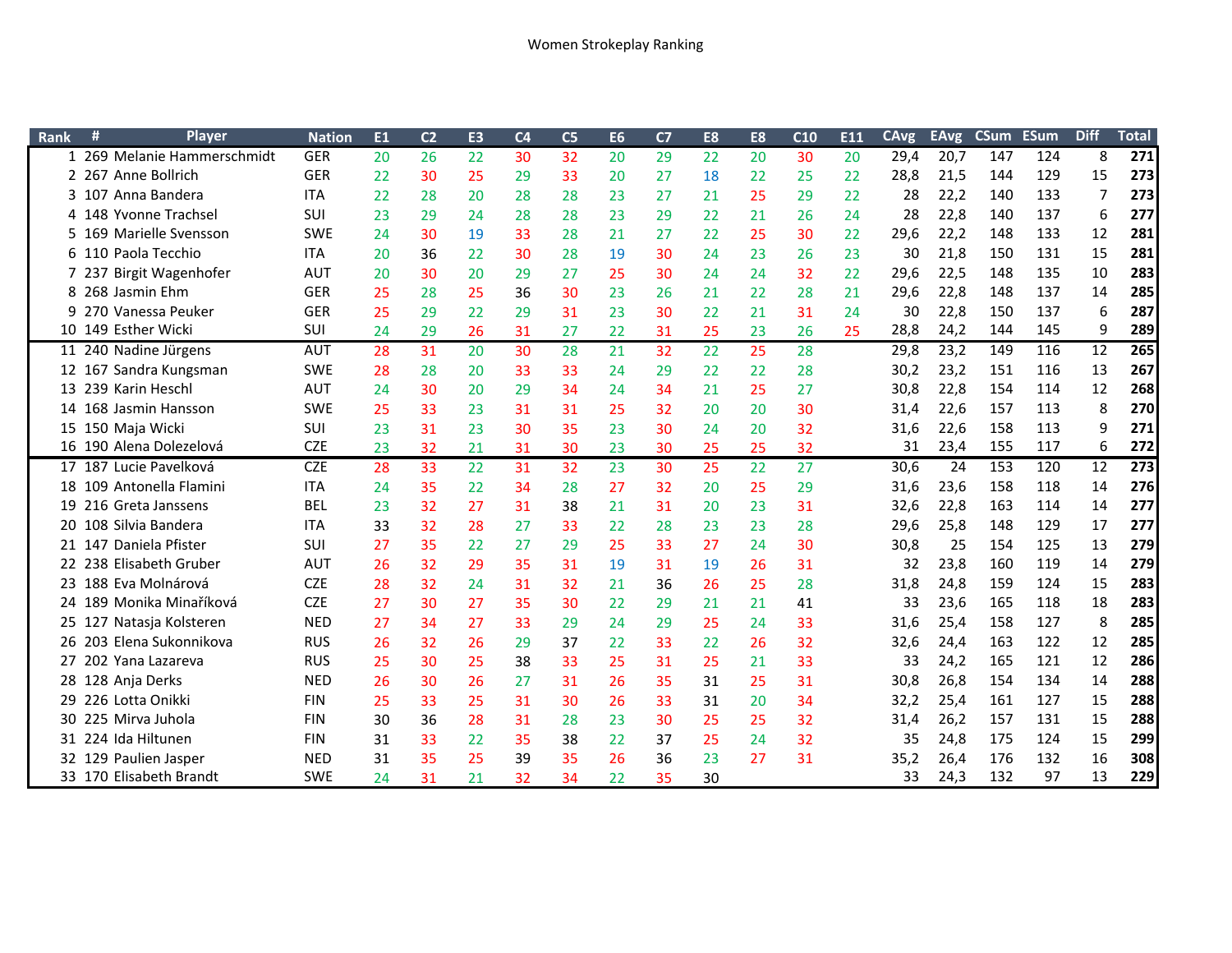| Rank           | #<br>Player           | R1  | R <sub>2</sub> | R <sub>3</sub> | R4  | <b>R5</b> | <b>R6</b> | <b>R7</b> | R <sub>8</sub> | <b>Tot</b> | Avg  | <b>Diff</b> |
|----------------|-----------------------|-----|----------------|----------------|-----|-----------|-----------|-----------|----------------|------------|------|-------------|
| $\mathbf{1}$   | Germany               |     |                |                |     |           |           |           |                |            |      |             |
|                | 265 Marcel Noack      | 27  | 19             | 28             | 21  | 21        | 27        | 19        | 30             | 192        | 24   |             |
|                | 261 Alexander Geist   | 27  | 20             | 31             | 20  | 19        | 32        | 18        | 28             | 195        | 24,4 |             |
|                | 263 Sebastian Heine   | 30  | 22             | 34             | 22  | 19        | 29        | 23        | 26             | 205        | 25,6 |             |
|                | 260 Walter Erlbruch   | 30  | 23             | 28             | 20  | 25        | 32        | 24        | 26             | 208        | 26   |             |
|                | 264 Sebastian Piekorz | 28  | 22             | 32             | 19  | 23        | 28        | 19        | 28             | 199        | 24,9 |             |
|                | 262 Dennis Kapke      | 33  | 20             | 32             | 21  | 19        | 26        | 21        | 29             | 201        | 25,1 |             |
|                | 266 Lukas Neumann     |     |                |                |     |           |           |           |                |            |      |             |
|                |                       | 175 | 126            | 185            | 123 | 126       | 174       | 124       | 167            | 1200       | 25   | 62          |
|                |                       |     |                |                |     |           |           |           |                |            |      |             |
| 2 <sup>1</sup> | Sweden                |     |                |                |     |           |           |           |                |            |      |             |
|                | 164 James Lindström   | 32  | 22             | 32             | 23  | 20        | 29        | 19        | 27             | 204        | 25,5 |             |
|                | 163 Ulf Kristiansson  | 28  | 24             | 27             | 21  | 20        | 29        | 21        | 30             | 200        | 25   |             |
|                | 165 Eirik Seljelid    | 29  | 22             | 28             | 22  | 25        | 32        | 19        | 27             | 204        | 25,5 |             |
|                | 161 Dan Trulsson      | 31  | 21             | 30             | 21  | 22        | 25        | 20        | 30             | 200        | 25   |             |
|                | 162 Patrik Jönsson    | 28  | 21             | 31             | 25  | 21        | 28        | 20        | 32             | 206        | 25,8 |             |
|                | 160 Fredrik Persson   | 26  | 20             | 30             | 21  | 21        | 25        | 19        | 28             | 190        | 23,8 |             |
|                | 166 Torgny Kjellström |     |                |                |     |           |           |           |                |            |      |             |
|                |                       | 174 | 130            | 178            | 133 | 129       | 168       | 118       | 174            | 1204       | 25,1 | 60          |
|                |                       |     |                |                |     |           |           |           |                |            |      |             |
| 3 <sup>1</sup> | <b>Czech Republic</b> |     |                |                |     |           |           |           |                |            |      |             |
|                | 180 Ondrej Skaloud    | 29  | 23             | 30             | 23  | 23        | 31        | 22        | 30             | 211        | 26,4 |             |
|                | 185 Marek Smejkal     | 30  | 22             | 32             | 23  | 23        | 31        | 19        | 26             | 206        | 25,8 |             |
|                | 183 Zdeněk Majkus     | 34  | 20             | 26             | 18  | 18        | 27        | 24        | 27             | 194        | 24,3 |             |
|                | 184 Marián Strasko    | 28  | 21             | 30             | 19  | 22        | 32        | 18        | 28             | 198        | 24,8 |             |
|                | 181 Karel Molnár      | 31  | 23             | 29             | 23  | 22        | 33        | 21        | 29             | 211        | 26,4 |             |
|                | 182 Martin Jecny      | 27  | 20             | 31             | 21  | 20        | 25        | 22        | 27             | 193        | 24,1 |             |
|                | 186 Michal Říha       |     |                |                |     |           |           |           |                |            |      |             |
|                |                       | 179 | 129            | 178            | 127 | 128       | 179       | 126       | 167            | 1213       | 25,3 | 53          |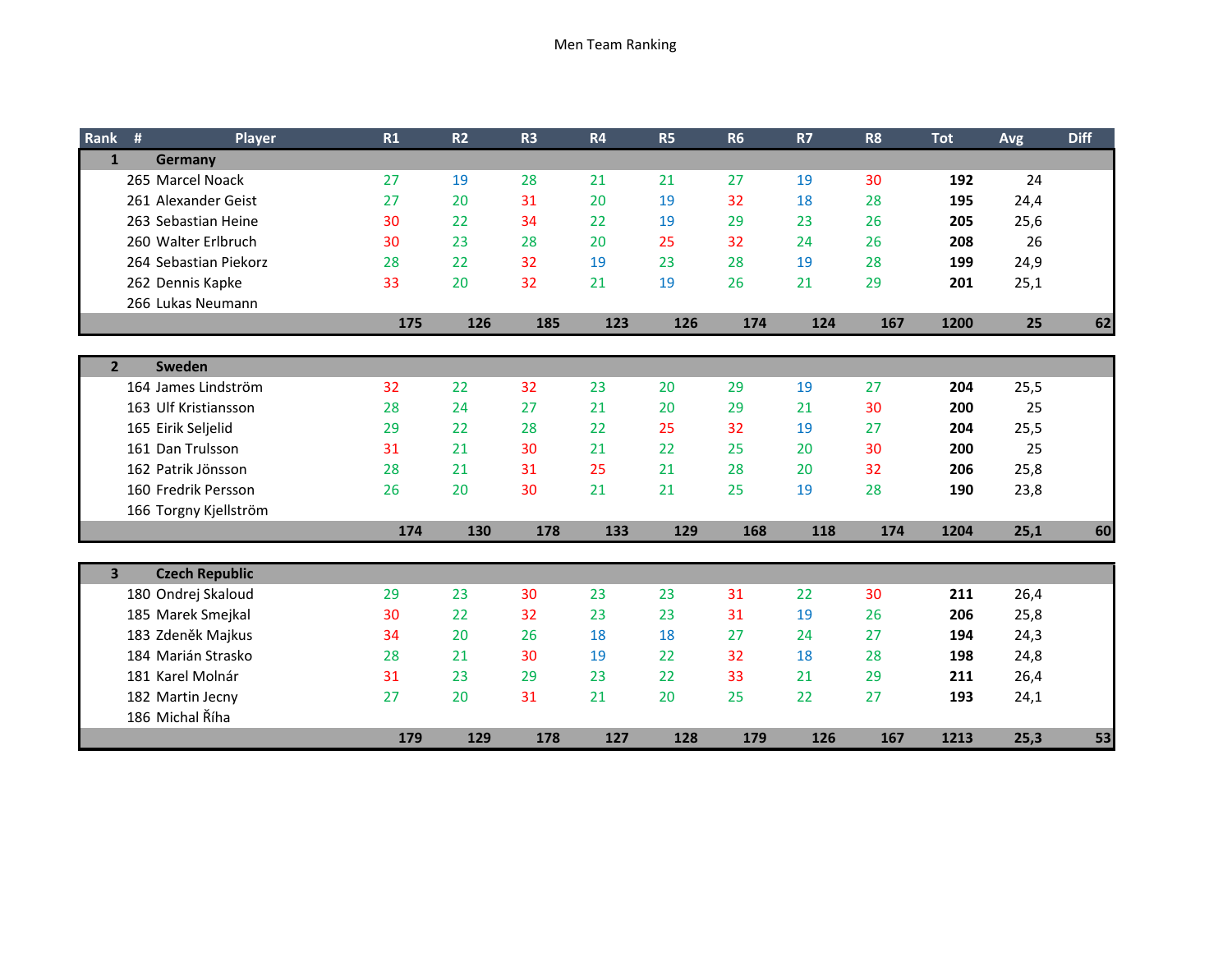| <b>Switzerland</b><br>$\mathbf{a}$ |     |     |     |     |     |     |     |     |      |      |    |
|------------------------------------|-----|-----|-----|-----|-----|-----|-----|-----|------|------|----|
| 141 Kai Lödding                    | 36  | 25  | 31  | 24  | 22  | 29  | 22  | 29  | 218  | 27,3 |    |
| 143 Daniel Moser                   | 31  | 21  | 30  | 20  | 21  | 26  | 21  | 28  | 198  | 24,8 |    |
| 140 Lars Anderegg                  | 26  | 21  | 31  | 24  | 19  | 30  | 24  | 29  | 204  | 25,5 |    |
| 145 Andreas Schneider              | 30  | 25  | 32  | 23  | 22  | 31  | 21  | 28  | 212  | 26,5 |    |
| 142 Omar Maggi                     | 33  | 23  | 26  | 22  | 19  | 32  | 19  | 26  | 200  | 25   |    |
| 146 Reto Sommer                    | 25  | 21  | 28  | 23  | 22  | 32  | 25  | 28  | 204  | 25,5 |    |
| 144 Michel Pfister                 |     |     |     |     |     |     |     |     |      |      |    |
|                                    | 181 | 136 | 178 | 136 | 125 | 180 | 132 | 168 | 1236 | 25,8 | 56 |
|                                    |     |     |     |     |     |     |     |     |      |      |    |
| 5 <sup>1</sup><br>Italy            |     |     |     |     |     |     |     |     |      |      |    |
| 106 Emanuele Prestinari            | 27  | 21  | 29  | 23  | 28  | 29  | 20  | 32  | 209  | 26,1 |    |
| 103 Andrea Montomoli               | 32  | 18  | 28  | 23  | 24  | 32  | 20  | 28  | 205  | 25,6 |    |
| 104 Cristian Pinton                | 30  | 22  | 27  | 23  | 25  | 28  | 22  | 30  | 207  | 25,9 |    |
| 100 Rudy Giroldini                 | 32  | 23  | 29  | 19  | 23  | 30  | 20  | 26  | 202  | 25,3 |    |
| 102 Lorenzo Levis                  | 30  | 23  | 33  | 24  | 22  | 29  | 22  | 30  | 213  | 26,6 |    |
| 105 Paolo Porta                    | 34  | 23  | 29  | 20  | 21  | 30  | 21  | 26  | 204  | 25,5 |    |
| 101 Alexander Lang                 |     |     |     |     |     |     |     |     |      |      |    |
|                                    | 185 | 130 | 175 | 132 | 143 | 178 | 125 | 172 | 1240 | 25,8 | 60 |
|                                    |     |     |     |     |     |     |     |     |      |      |    |
| <b>Austria</b><br>6                |     |     |     |     |     |     |     |     |      |      |    |
| 230 Bernd Gaida                    | 29  | 23  | 27  | 23  | 21  | 30  | 21  | 25  | 199  | 24,9 |    |
| 236 Daniel Krof                    | 34  | 20  | 30  | 25  | 20  | 29  | 21  | 30  | 209  | 26,1 |    |
| 235 Rupert Westenthaler            | 31  | 24  | 29  | 20  | 25  | 30  | 22  | 29  | 210  | 26,3 |    |
| 231 Mario Dangl                    | 30  | 21  | 30  | 19  | 24  | 29  | 23  | 31  | 207  | 25,9 |    |
| 233 Fabian Spies                   | 28  | 25  | 29  | 22  | 24  | 30  | 23  | 30  | 211  | 26,4 |    |
| 232 Christian Gobetz               | 29  | 25  | 26  | 22  | 20  | 30  | 24  | 29  | 205  | 25,6 |    |
| 234 Thomas Lottermoser             |     |     |     |     |     |     |     |     |      |      |    |
|                                    | 181 | 138 | 171 | 131 | 134 | 178 | 134 | 174 | 1241 | 25,9 | 50 |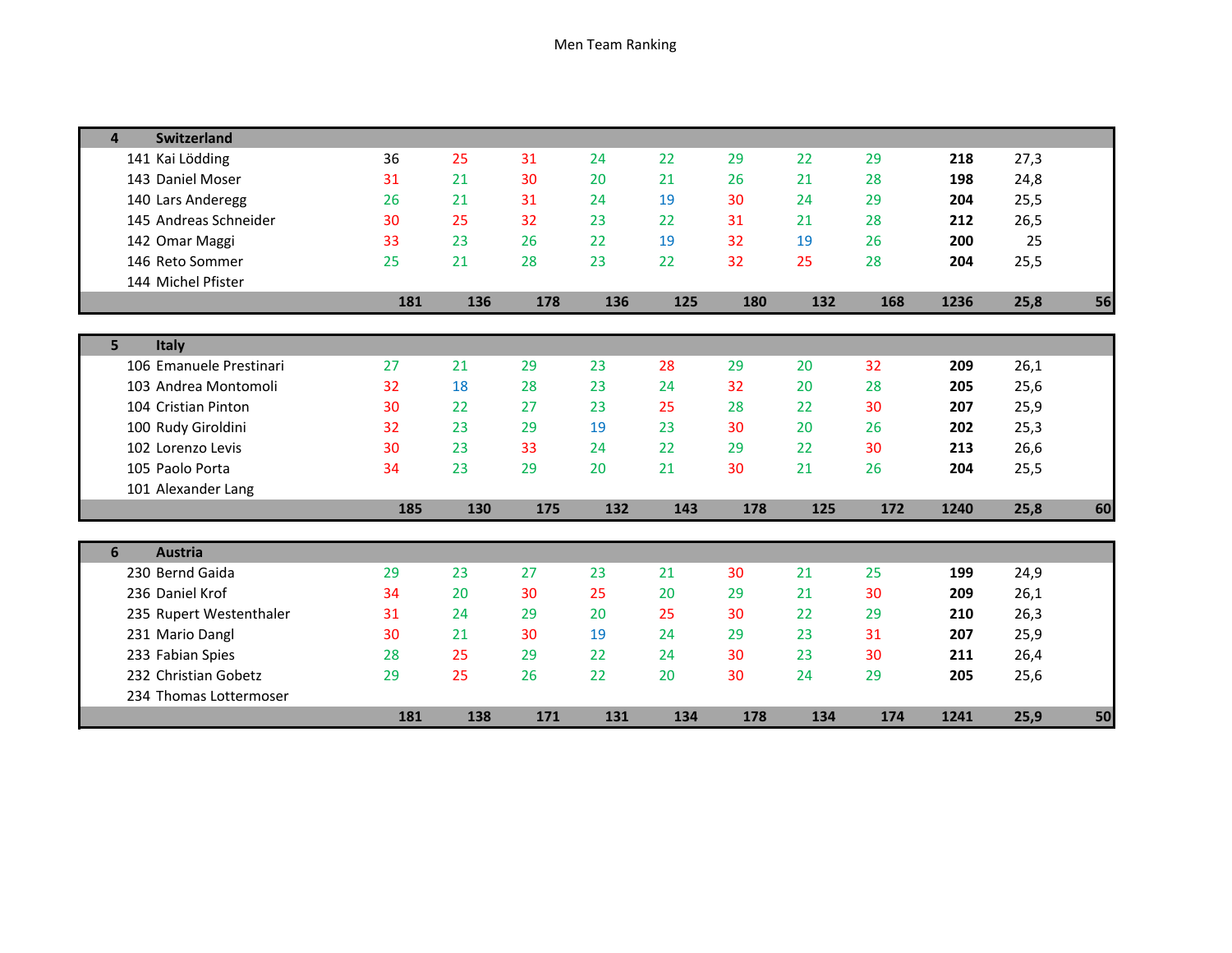| <b>Netherlands</b><br>7 |     |     |     |     |     |     |     |     |      |      |    |
|-------------------------|-----|-----|-----|-----|-----|-----|-----|-----|------|------|----|
| 120 Gerco Berentsen     | 28  | 23  | 32  | 23  | 28  | 28  | 24  | 31  | 217  | 27,1 |    |
| 123 Roland Klarenbeek   | 29  | 21  | 31  | 22  | 22  | 36  | 19  | 35  | 215  | 26,9 |    |
| 121 Rick Peeters        | 33  | 29  | 29  | 23  | 31  | 30  | 19  | 33  | 227  | 28,4 |    |
| 125 Alex Jasper         | 30  | 20  | 32  | 22  | 24  | 29  | 21  | 28  | 206  | 25,8 |    |
| 124 Youri Bottenberg    | 30  | 22  | 33  | 24  | 22  | 31  | 26  | 28  | 216  | 27   |    |
| 122 René Bos            | 31  | 19  | 30  | 22  | 24  | 28  | 19  | 33  | 206  | 25,8 |    |
| 126 Jan Egbert Hooijsma |     |     |     |     |     |     |     |     |      |      |    |
|                         | 181 | 134 | 187 | 136 | 151 | 182 | 128 | 188 | 1287 | 26,8 | 60 |
|                         |     |     |     |     |     |     |     |     |      |      |    |
| Slovakia<br>8           |     |     |     |     |     |     |     |     |      |      |    |
| 250 Ján Tolarovič       | 32  | 25  | 34  | 27  | 22  | 32  | 22  | 31  | 225  | 28,1 |    |
| 253 Maros Jágersky      | 30  | 22  | 35  | 23  | 23  | 31  | 22  | 30  | 216  | 27   |    |
| 255 Igor Qualich        | 29  | 22  | 36  | 21  | 20  | 30  | 22  | 32  | 212  | 26,5 |    |
| 252 Jaroslav Murín      | 26  | 22  | 33  | 21  | 26  | 31  | 23  | 34  | 216  | 27   |    |
| 256 Marián Havlík       | 32  | 25  | 29  | 25  | 25  | 31  | 21  | 32  | 220  | 27,5 |    |
| 251 Miroslav Čibík      | 33  | 23  | 29  | 25  | 19  | 35  | 21  | 35  | 220  | 27,5 |    |
| 254 Ľubomír Zontág      |     |     |     |     |     |     |     |     |      |      |    |
|                         | 182 | 139 | 196 | 142 | 135 | 190 | 131 | 194 | 1309 | 27,3 | 65 |
|                         |     |     |     |     |     |     |     |     |      |      |    |
| <b>Belgium</b><br>9     |     |     |     |     |     |     |     |     |      |      |    |
| 215 Stefan Maes         | 32  | 26  | 36  | 23  | 28  | 32  | 25  | 33  | 235  | 29,4 |    |
| 214 Michael Mockel      | 40  | 27  | 40  | 24  | 23  | 31  | 29  | 31  | 245  | 30,6 |    |
| 210 Pascal de Roeck     | 32  | 23  | 33  | 22  | 27  | 35  | 29  | 34  | 235  | 29,4 |    |
| 213 Jean-Luc Nihoul     | 32  | 26  | 28  | 26  | 26  | 31  | 22  | 30  | 221  | 27,6 |    |
| 212 Mickael Petit       | 34  | 21  | 35  | 23  | 23  | 31  | 20  | 30  | 217  | 27,1 |    |
| 211 Pascal Hansen       | 34  | 25  | 29  | 22  | 26  | 30  | 23  | 32  | 221  | 27,6 |    |
|                         | 204 | 148 | 201 | 140 | 153 | 190 | 148 | 190 | 1374 | 28,6 | 64 |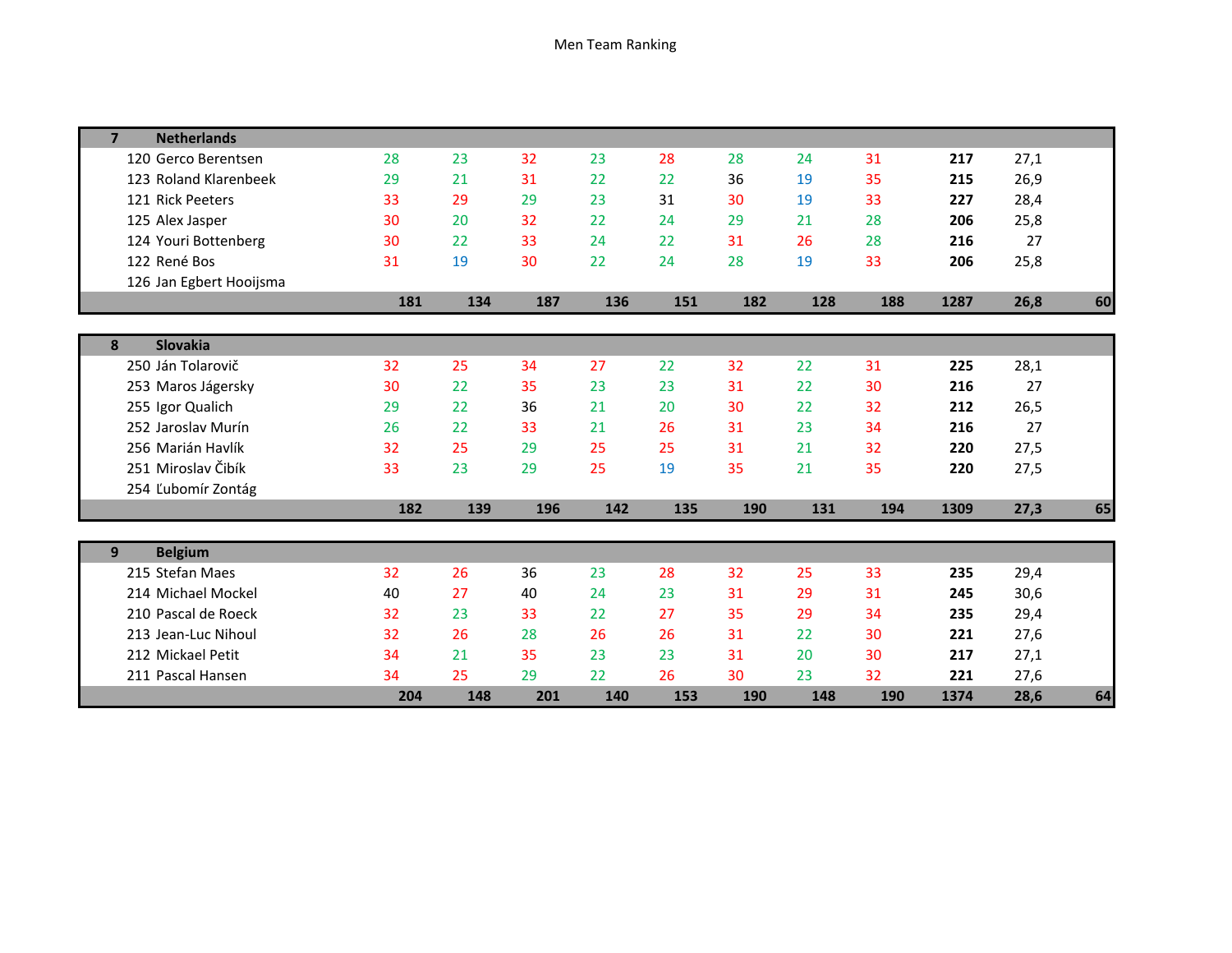| Rank           | #<br><b>Nome</b>             | R1 | R <sub>2</sub> | R <sub>3</sub> | R4 | <b>R5</b> | R <sub>6</sub> | <b>R7</b> | R <sub>8</sub> | <b>Tot</b> | <b>Avg</b> | <b>Diff</b> |
|----------------|------------------------------|----|----------------|----------------|----|-----------|----------------|-----------|----------------|------------|------------|-------------|
| $\mathbf{1}$   | <b>Germany (0 sostituti)</b> |    |                |                |    |           |                |           |                |            |            |             |
|                | 268 Jasmin Ehm               | 25 | 28             | 25             | 36 | 30        | 23             | 26        | 21             | 214        | 26,8       |             |
|                | 270 Vanessa Peuker           | 25 | 29             | 22             | 29 | 31        | 23             | 30        | 22             | 211        | 26,4       |             |
|                | 269 Melanie Hammerschmidt    | 20 | 26             | 22             | 30 | 32        | 20             | 29        | 22             | 201        | 25,1       |             |
|                | 267 Anne Bollrich            |    |                |                |    |           |                |           |                |            |            |             |
|                |                              | 70 | 83             | 69             | 95 | 93        | 66             | 85        | 65             | 626        | 26,1       | 30          |
|                |                              |    |                |                |    |           |                |           |                |            |            |             |
| $2^{\circ}$    | Italy (0 sostituti)          |    |                |                |    |           |                |           |                |            |            |             |
|                | 109 Antonella Flamini        | 24 | 35             | 22             | 34 | 28        | 27             | 32        | 20             | 222        | 27,8       |             |
|                | 110 Paola Tecchio            | 20 | 36             | 22             | 30 | 28        | 19             | 30        | 24             | 209        | 26,1       |             |
|                | 107 Anna Bandera             | 22 | 28             | 20             | 28 | 28        | 23             | 27        | 21             | 197        | 24,6       |             |
|                | 108 Silvia Bandera           |    |                |                |    |           |                |           |                |            |            |             |
|                |                              | 66 | 99             | 64             | 92 | 84        | 69             | 89        | 65             | 628        | 26,2       | 35          |
|                |                              |    |                |                |    |           |                |           |                |            |            |             |
| $\mathbf{3}$   | Switzerland (0 sostituti)    |    |                |                |    |           |                |           |                |            |            |             |
|                | 148 Yvonne Trachsel          | 23 | 29             | 24             | 28 | 28        | 23             | 29        | 22             | 206        | 25,8       |             |
|                | 149 Esther Wicki             | 24 | 29             | 26             | 31 | 27        | 22             | 31        | 25             | 215        | 26,9       |             |
|                | 150 Maja Wicki               | 23 | 31             | 23             | 30 | 35        | 23             | 30        | 24             | 219        | 27,4       |             |
|                | 147 Daniela Pfister          |    |                |                |    |           |                |           |                |            |            |             |
|                |                              | 70 | 89             | 73             | 89 | 90        | 68             | 90        | 71             | 640        | 26,7       | 22          |
|                |                              |    |                |                |    |           |                |           |                |            |            |             |
| $\overline{4}$ | Austria (1 sostituto)        |    |                |                |    |           |                |           |                |            |            |             |
|                | 237 Birgit Wagenhofer        | 20 | 30             | 20             | 29 | 27        | 25             | 30        | 24             | 205        | 25,6       |             |
|                | 238 Elisabeth Gruber         | 26 | 32             | 29             | 17 |           |                |           |                | 104        | 27,8       |             |
|                | 239 Karin Heschl             | 24 | 30             | 20             | 29 | 34        | 24             | 34        | 21             | 216        | 27         |             |
|                | 240 Nadine Jürgens           |    |                |                | 18 | 28        | 21             | 32        | 22             | 121        | 26,5       |             |
|                |                              | 70 | 92             | 69             | 93 | 89        | 70             | 96        | 67             | 646        | 26,9       | 29          |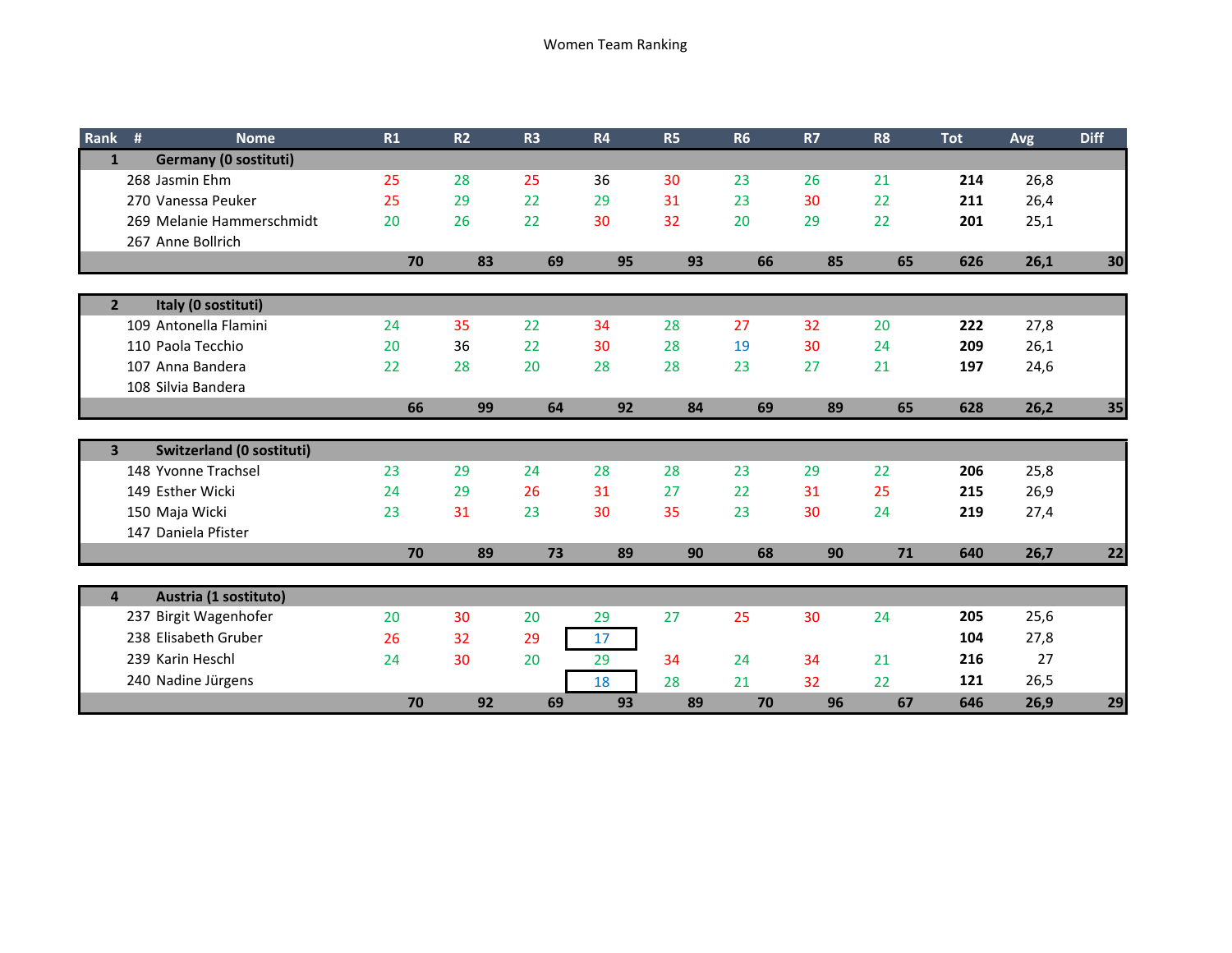| Sweden (1 sostituto)<br>5                      |    |     |    |    |    |    |     |    |     |      |    |
|------------------------------------------------|----|-----|----|----|----|----|-----|----|-----|------|----|
| 168 Jasmin Hansson                             | 25 | 33  | 23 | 31 | 31 | 25 | 25  |    | 193 | 27,5 |    |
| 169 Marielle Svensson                          | 24 | 30  | 19 | 33 | 28 | 21 | 27  | 22 | 204 | 25,5 |    |
| 167 Sandra Kungsman                            | 28 | 28  | 20 | 33 | 33 | 24 | 29  | 22 | 217 | 27,1 |    |
| 170 Elisabeth Brandt                           |    |     |    |    |    |    | 12  | 30 | 42  | 28,6 |    |
|                                                | 77 | 91  | 62 | 97 | 92 | 70 | 93  | 74 | 656 | 27,3 | 35 |
|                                                |    |     |    |    |    |    |     |    |     |      |    |
| <b>Czech Republic (0 sostituti)</b><br>6       |    |     |    |    |    |    |     |    |     |      |    |
| 190 Alena Dolezelová                           | 23 | 32  | 21 | 31 | 30 | 23 | 30  | 25 | 215 | 26,9 |    |
| 187 Lucie Pavelková                            | 28 | 33  | 22 | 31 | 32 | 23 | 30  | 25 | 224 | 28   |    |
| 188 Eva Molnárová                              | 28 | 32  | 24 | 31 | 32 | 21 | 36  | 26 | 230 | 28,8 |    |
| 189 Monika Minaříková                          |    |     |    |    |    |    |     |    |     |      |    |
|                                                | 79 | 97  | 67 | 93 | 94 | 67 | 96  | 76 | 669 | 27,9 | 30 |
|                                                |    |     |    |    |    |    |     |    |     |      |    |
| <b>Finland (0 sostituti)</b><br>$\overline{7}$ |    |     |    |    |    |    |     |    |     |      |    |
| 224 Ida Hiltunen                               | 31 | 33  | 22 | 35 | 38 | 22 | 37  | 25 | 243 | 30,4 |    |
| 226 Lotta Onikki                               | 25 | 33  | 25 | 31 | 30 | 26 | 33  | 31 | 234 | 29,3 |    |
| 225 Mirva Juhola                               | 30 | 36  | 28 | 31 | 28 | 23 | 30  | 25 | 231 | 28,9 |    |
|                                                | 86 | 102 | 75 | 97 | 96 | 71 | 100 | 81 | 708 | 29,5 | 31 |
|                                                |    |     |    |    |    |    |     |    |     |      |    |
| <b>Netherlands (0 sostituti)</b><br>8          |    |     |    |    |    |    |     |    |     |      |    |
| 128 Anja Derks                                 | 26 | 30  | 26 | 27 | 31 | 26 | 35  | 31 | 232 | 29   |    |
| 129 Paulien Jasper                             | 31 | 35  | 25 | 39 | 35 | 26 | 36  | 23 | 250 | 31,3 |    |
| 127 Natasja Kolsteren                          | 27 | 34  | 27 | 33 | 29 | 24 | 29  | 25 | 228 | 28,5 |    |
|                                                | 84 | 99  | 78 | 99 | 95 | 76 | 100 | 79 | 710 | 29,6 | 24 |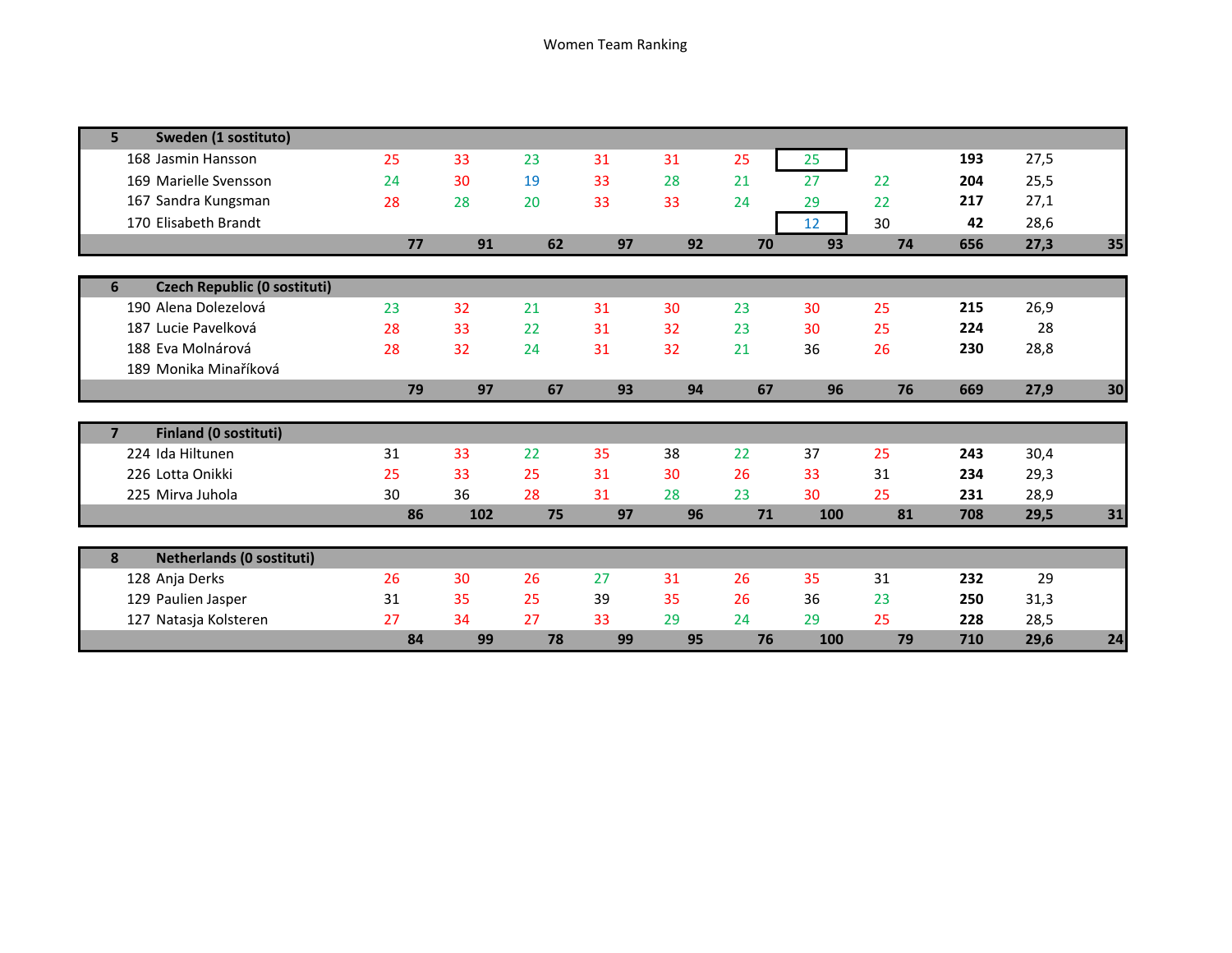|                            |                         |                         |                 | <b>Men Matchplay finals</b>  |                         |                        |                |                         |                         |                         |
|----------------------------|-------------------------|-------------------------|-----------------|------------------------------|-------------------------|------------------------|----------------|-------------------------|-------------------------|-------------------------|
| 16 - part-final            |                         | R1 8 - part-final       |                 | R <sub>2</sub> Quarter-final |                         | R3 Semi-final          |                | R <sub>4</sub> Final    |                         | <b>R5</b> Winner        |
| Fredrik Persson            | 4                       | Fredrik Persson         |                 |                              |                         |                        |                |                         |                         |                         |
| <b>Andreas Schneider</b>   | $\overline{2}$          |                         |                 | Paolo Porta                  | 5                       |                        |                |                         |                         |                         |
| Paolo Porta                | 4                       | Paolo Porta             | $\overline{2}$  |                              |                         |                        |                |                         |                         |                         |
| <b>Bernd Gaida</b>         | $\bf{0}$                |                         |                 |                              |                         | Paolo Porta            |                |                         |                         |                         |
| Alexander Geist            | 5                       | Alexander Geist         | $5\overline{5}$ |                              |                         |                        |                |                         |                         |                         |
| Marek Smejkal              | $\overline{2}$          |                         |                 | <b>Alexander Geist</b>       | $\mathbf 0$             |                        |                |                         |                         |                         |
| Zdeněk Majkus              | 4                       | Zdeněk Majkus           | Δ               |                              |                         |                        |                |                         |                         |                         |
| <b>Rupert Westenthaler</b> | $\blacksquare$          |                         |                 |                              |                         |                        |                | Paolo Porta             | $\overline{\mathbf{2}}$ |                         |
| Sebastian Piekorz          | $\overline{2}$          | Karel Molnár            | $\mathbf{0}$    |                              |                         |                        |                |                         |                         |                         |
| <b>Karel Molnár</b>        | $\overline{\mathbf{3}}$ |                         |                 | Sebastian Heine              | $\overline{2}$          |                        |                |                         |                         |                         |
| Sebastian Heine            | 3                       | Sebastian Heine         | 4               |                              |                         |                        |                |                         |                         |                         |
| <b>Reto Sommer</b>         | $\overline{2}$          |                         |                 |                              |                         | Ulf Kristiansson       |                |                         |                         |                         |
| <b>Cristian Pinton</b>     | $\blacksquare$          | Eirik Seljelid          | $\mathbf{0}$    |                              |                         |                        |                |                         |                         |                         |
| Eirik Seljelid             | $\overline{\mathbf{3}}$ |                         |                 | <b>Ulf Kristiansson</b>      | 3                       |                        |                |                         |                         |                         |
| <b>Daniel Moser</b>        | $\overline{2}$          | <b>JIf Kristiansson</b> | Δ               |                              |                         |                        |                |                         |                         |                         |
| <b>Ulf Kristiansson</b>    | $\overline{4}$          |                         |                 |                              |                         |                        |                |                         |                         | <b>Walter Erlbruch</b>  |
| <b>Martin Jecny</b>        | $\overline{\mathbf{3}}$ | <b>Martin Jecny</b>     | $\overline{2}$  |                              |                         |                        |                |                         |                         |                         |
| <b>Christian Gobetz</b>    | $\overline{2}$          |                         |                 | lames Lindström              | 3                       |                        |                |                         |                         |                         |
| Dennis Kapke               | $\overline{2}$          | lames Lindström         | 4               |                              |                         |                        |                |                         |                         |                         |
| James Lindström            | $\overline{\mathbf{5}}$ |                         |                 |                              |                         | lames Lindström        | $\overline{2}$ |                         |                         |                         |
| Dan Trulsson               | 5                       | Dan Trulsson            | 3               |                              |                         |                        |                |                         |                         |                         |
| <b>Michel Pfister</b>      | $\overline{2}$          |                         |                 | Aki Sillman                  | 1                       |                        |                |                         |                         |                         |
| I<br>Lukas Neumann         | $\overline{2}$          | Aki Sillman             | 5               |                              |                         |                        |                |                         |                         |                         |
| Aki Sillman                | $\overline{4}$          |                         |                 |                              |                         |                        |                | <b>Walter Erlbruch</b>  | 4                       |                         |
| Marián Strasko             | $\overline{2}$          | <b>Marián Strasko</b>   | 4               |                              |                         |                        |                |                         |                         |                         |
| <b>Thomas Lottermoser</b>  | 1                       |                         |                 | Marián Strasko               | $\overline{\mathbf{c}}$ |                        |                |                         |                         |                         |
| <b>Omar Maggi</b>          | $\blacksquare$          | ars Anderegg            | $\mathbf{0}$    |                              |                         |                        |                |                         |                         |                         |
| <b>Lars Anderegg</b>       | 4                       |                         |                 |                              |                         | <b>Walter Erlbruch</b> | 5              |                         |                         |                         |
| <b>Rudy Giroldini</b>      | 3                       | Alex Jasper             | $\overline{2}$  |                              |                         |                        |                |                         |                         |                         |
| Alex Jasper                | $\overline{\mathbf{5}}$ |                         |                 | <b>Walter Erlbruch</b>       | $5\overline{5}$         |                        |                |                         |                         |                         |
| <b>Marcel Noack</b>        | $\bf{0}$                | <b>Walter Erlbruch</b>  | 3               |                              |                         |                        |                |                         |                         |                         |
| <b>Walter Erlbruch</b>     | 3                       |                         |                 |                              |                         |                        |                |                         |                         |                         |
|                            |                         |                         |                 |                              |                         |                        |                | $3:rd - 4:th$           |                         | 3:rd                    |
|                            |                         |                         |                 |                              |                         |                        |                | <b>Ulf Kristiansson</b> | 5                       | <b>Jlf Kristiansson</b> |
|                            |                         |                         |                 |                              |                         |                        |                | James Lindström         |                         |                         |